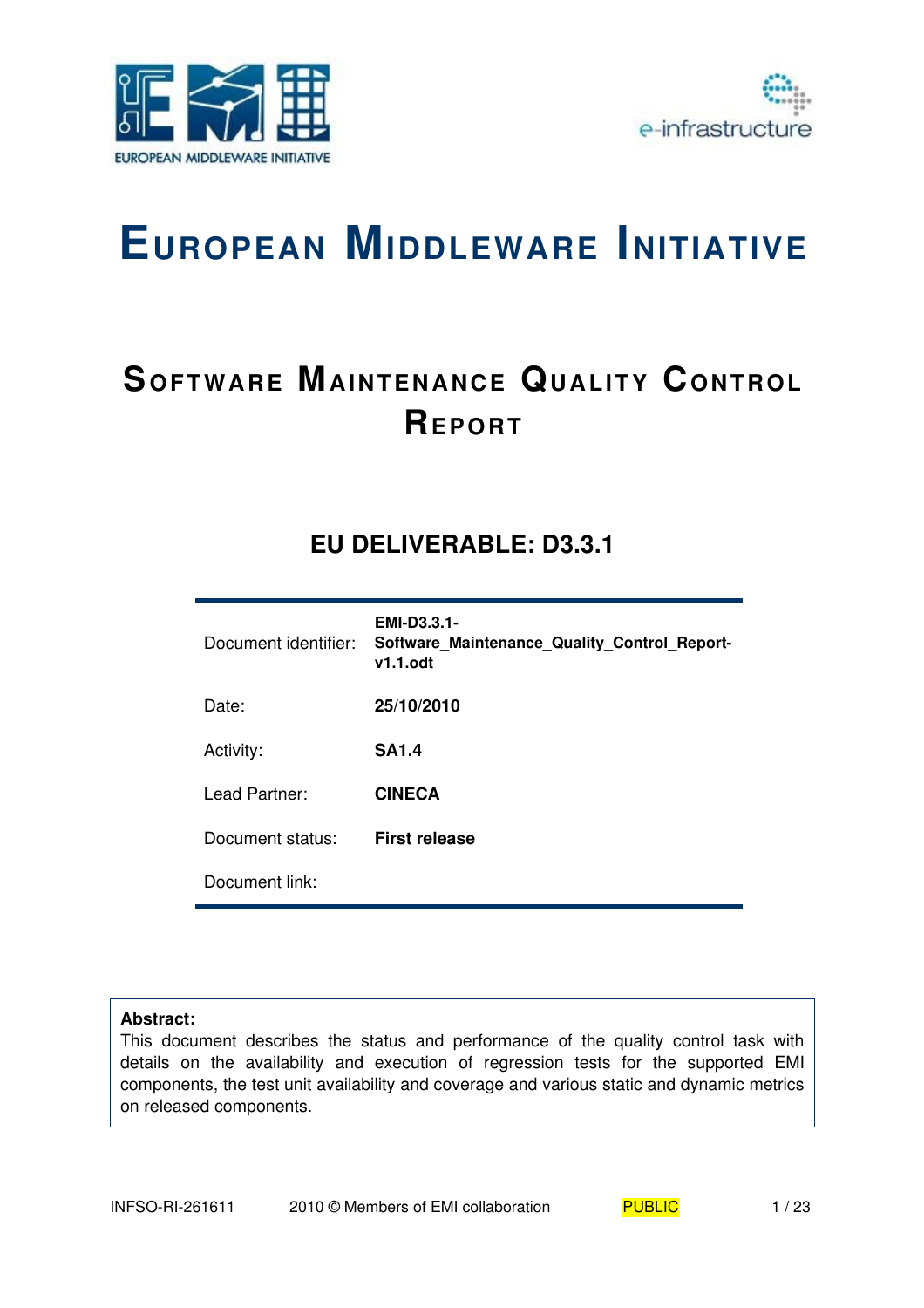**TITLE**

#### **Copyright notice:**

Copyright (c) Members of the EMI Collaboration. 2010.

See http://www.eu-emi.eu/about/Partners/ for details on the copyright holders.

EMI ("European Middleware Initiative") is a project partially funded by the European Commission. For more information on the project, its partners and contributors please see http://www.eu-emi.eu.

This document is released under the Open Access license. You are permitted to copy and distribute verbatim copies of this document containing this copyright notice, but modifying this document is not allowed. You are permitted to copy this document in whole or in part into other documents if you attach the following reference to the copied elements: "Copyright (C) 2010. Members of the EMI Collaboration. http://www.euemi.eu ".

The information contained in this document represents the views of EMI as of the date they are published. EMI does not guarantee that any information contained herein is error-free, or up to date.

EMI MAKES NO WARRANTIES, EXPRESS, IMPLIED, OR STATUTORY, BY PUBLISHING THIS DOCUMENT.

EMI RI-261611 © Members of the EMI collaboration PUBLIC 2/23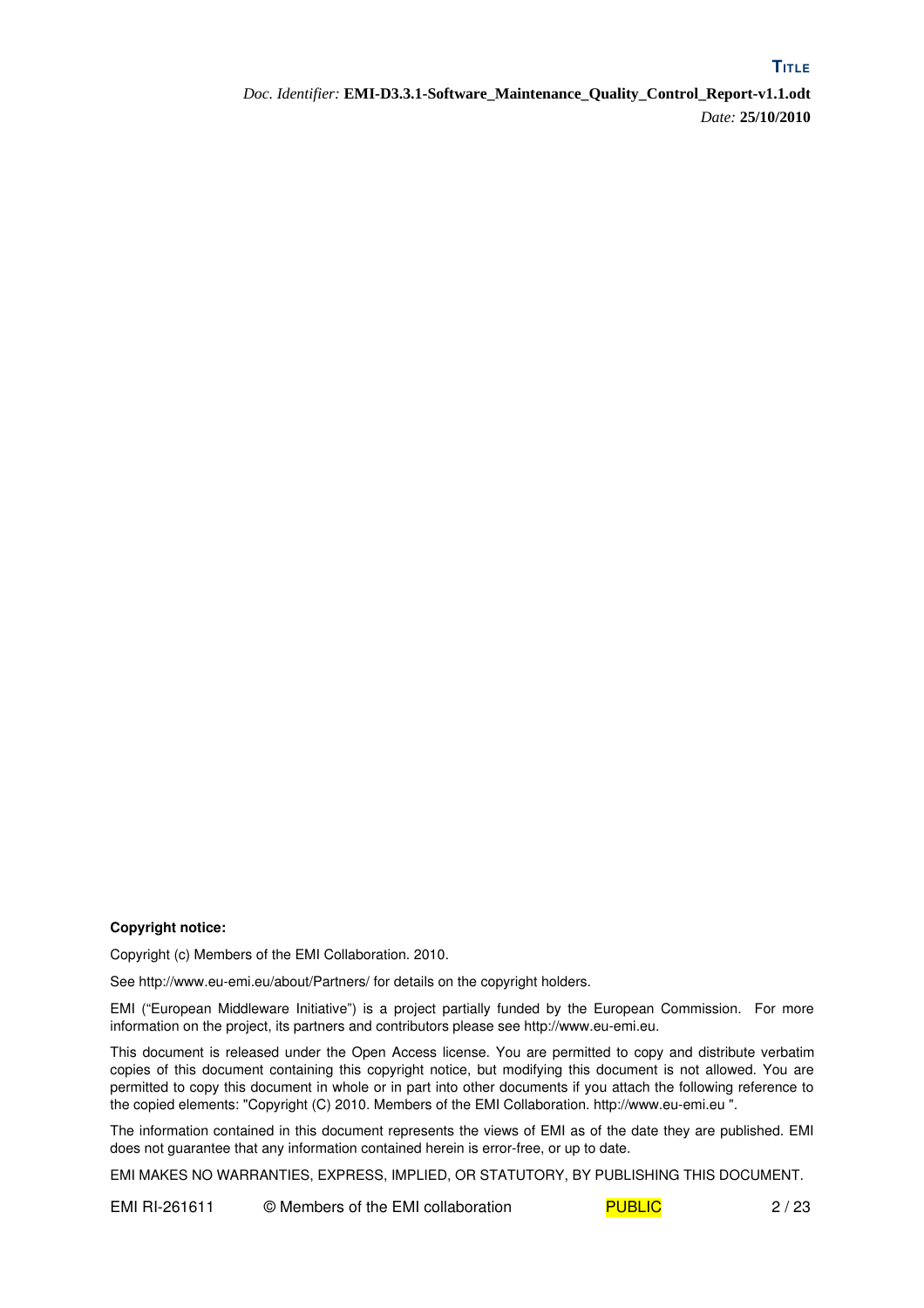

## **Delivery Slip**

|                    | <b>Name</b>      | Partner /<br><b>Activity</b> | <b>Date</b> | <b>Signature</b> |
|--------------------|------------------|------------------------------|-------------|------------------|
| <b>From</b>        | Giuseppe Fiameni | CINECA/SA1.4                 | 09/24/2010  |                  |
| <b>Reviewed by</b> |                  |                              |             |                  |
| <b>Approved by</b> |                  |                              |             |                  |

## **Document Log**

| <b>Issue</b> | <b>Date</b> | <b>Comment</b> | <b>Author / Partner</b>    |
|--------------|-------------|----------------|----------------------------|
|              | 09/24/2010  | First draft    | Giuseppe<br>Fiameni/CINECA |
| 2            | 10/21/2010  | First release  | Giuseppe<br>Fiameni/CINECA |
| 3            |             |                |                            |

## **Document Change Record**

| <b>Issue</b> | Item | <b>Reason for Change</b> |
|--------------|------|--------------------------|
|              |      |                          |
| 2            |      |                          |
| 3            |      |                          |
|              |      |                          |
|              |      |                          |
|              |      |                          |
|              |      |                          |
|              |      |                          |
|              |      |                          |

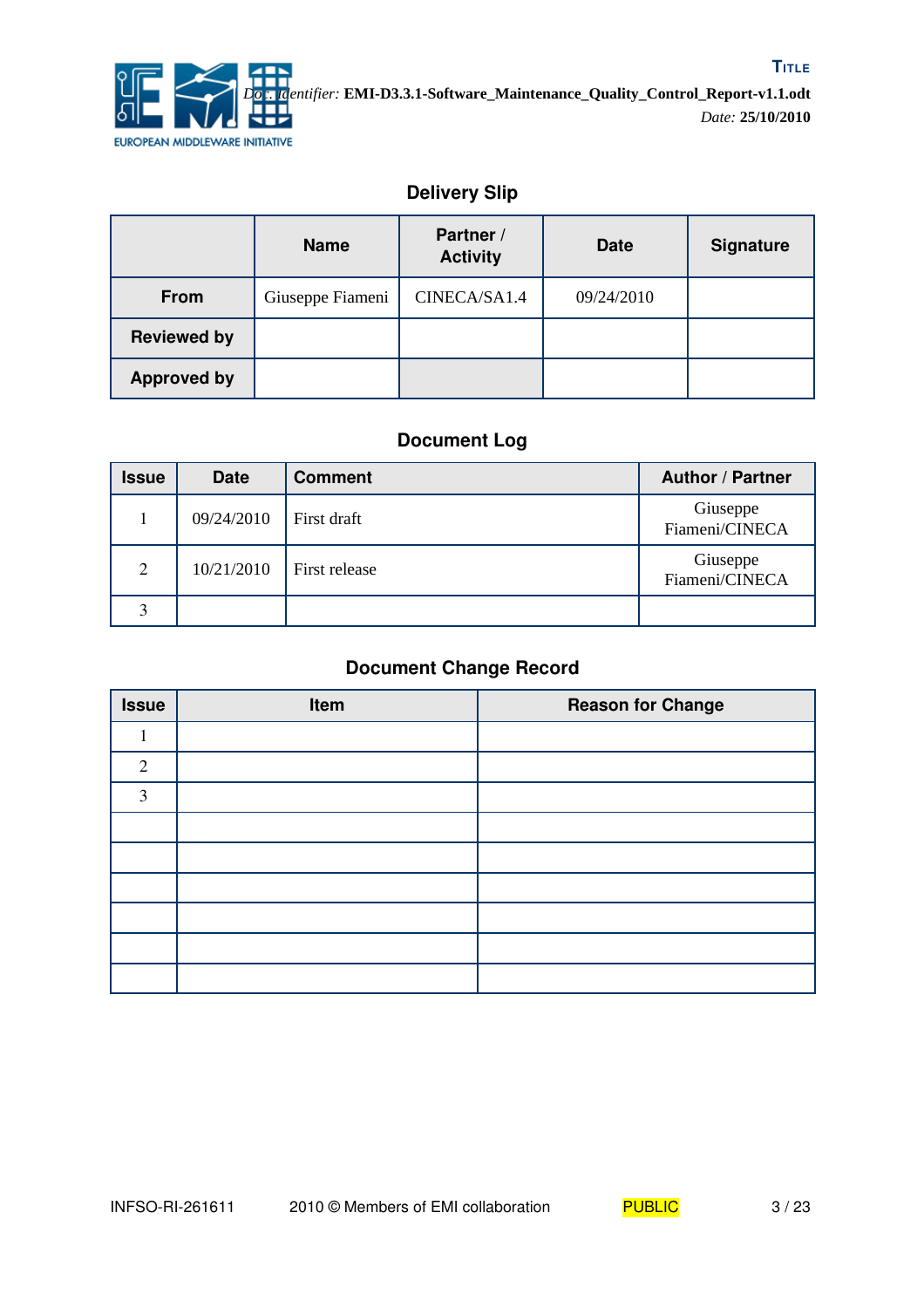

## **TABLE OF CONTENTS**

## **Table of Contents**

| INFSO-RI-261611 | 2010 © Members of EMI collaboration | <b>PUBLIC</b> | 4/23 |
|-----------------|-------------------------------------|---------------|------|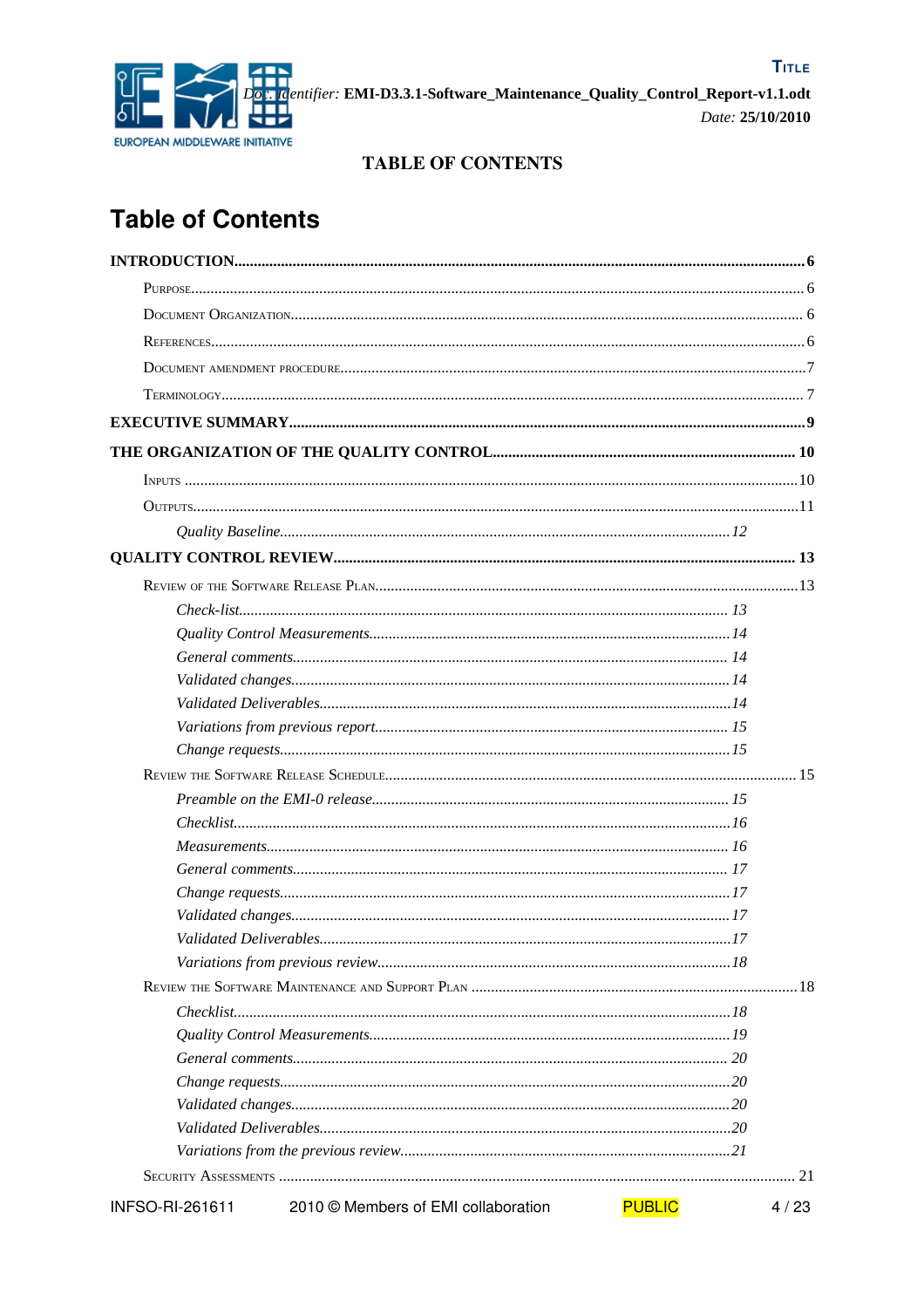

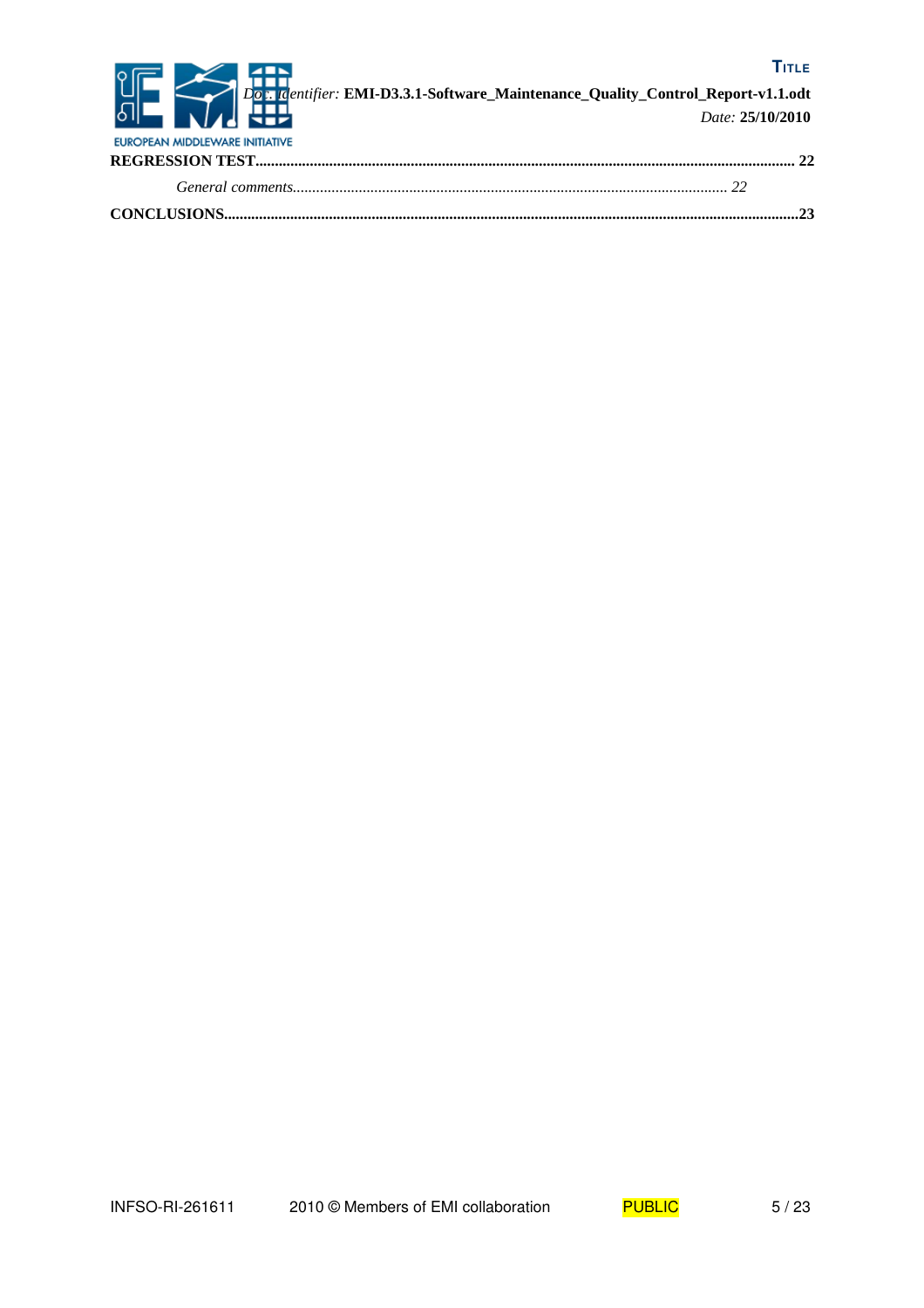

## **1. INTRODUCTION**

## **1.1. PURPOSE**

The Quality Control (QC) verifies the application of Quality Assurance (QA) processes and procedures and, through the execution of period reviews, reports the status and performance of the SA1 work. Quality Control report is meant to provide an aggregated view of quality inspection results and performance measurements and outline which changes, to correct anomaly or nonconformity discovered during the review, are submitted to PEB.

## **1.2. DOCUMENT ORGANIZATION**

The document is organized as follows:

- Chapter 1 and 2 are the introduction and the executive summary respectively;
- Chapter 3 presents the organization of the Quality Control activity and which the interaction with the external entities are;
- Chapter 4 reports the Quality Review expected for PM6 as the defined review schedule;
- Chapter 5 describes the status of the regression tests;
- Chapter 6 reports the conclusions of the work.

## **1.3. REFERENCES**

- <span id="page-5-1"></span>**[R1] Quality Assurance Plan**, *https://twiki.cern.ch/twiki/bin/view/EMI/DeliverableDSA21*
- **[R2] Quality Assurance Metrics**, *https://twiki.cern.ch/twiki/bin/view/EMI/TSA23*
- **[R3] Quality Assurance Wiki Page**, https://twiki.cern.ch/twiki/bin/view/EMI/SQAP
- <span id="page-5-2"></span>**[R4] Software Release Plan**, *https://twiki.cern.ch/twiki/bin/view/EMI/DeliverableDSA12*
- <span id="page-5-8"></span>**[R5] Software Maintenance and Support Plan**, *https://twiki.cern.ch/twiki/bin/view/EMI/DeliverableDSA11*
- <span id="page-5-7"></span>**[R6] Technical Development Plan**, https://twiki.cern.ch/twiki/bin/view/EMI/DeliverableDNA131
- <span id="page-5-4"></span>**[R7] Release Management Wiki Page***, https://twiki.cern.ch/twiki/bin/view/EMI/TSA13*
- <span id="page-5-3"></span>**[R8] Configuration and Integration guidelines***,* https://twiki.cern.ch/twiki/bin/view/EMI/EmiSa2ConfigurationIntegrationGuidelines
- <span id="page-5-12"></span>**[R9] Certification and testing guidelines***, https://twiki.cern.ch/twiki/bin/view/EMI/EmiSa2CertTestGuidelines*
- <span id="page-5-5"></span>[R10] Change management guidelines*, https://twiki.cern.ch/twiki/bin/view/EMI/EmiSa2ChangeManagementGuidelines*
- <span id="page-5-9"></span>[R11] DSA2.2.1 QA Tools Documentation*, https://twiki.cern.ch/twiki/bin/edit/EMI/DeliverableDSA221?topicparent=EMI.EmiDeliverables;nowysiwyg=1*
- <span id="page-5-11"></span>[R12] Certification report Template*, https://twiki.cern.ch/twiki/bin/edit/EMI/EMICertification-ReportTemplate*
- <span id="page-5-10"></span>**[R13] Software Verification and Validation Template***, https://twiki.cern.ch/twiki/bin/view/EMI/SoftwareVerAndValTemplate*
- <span id="page-5-0"></span>**[R14]Quality Control Report PM6***, https://twiki.cern.ch/twiki/bin/view/EMI/SA1QCPM6*
- **[R15] Software Quality Assurance Plan Documentation***,*

<span id="page-5-6"></span>*https://twiki.cern.ch/twiki/bin/view/EMI/SQAP#SQAP\_Documentation*

INFSO-RI-261611 2010 © Members of EMI collaboration PUBLIC 6/23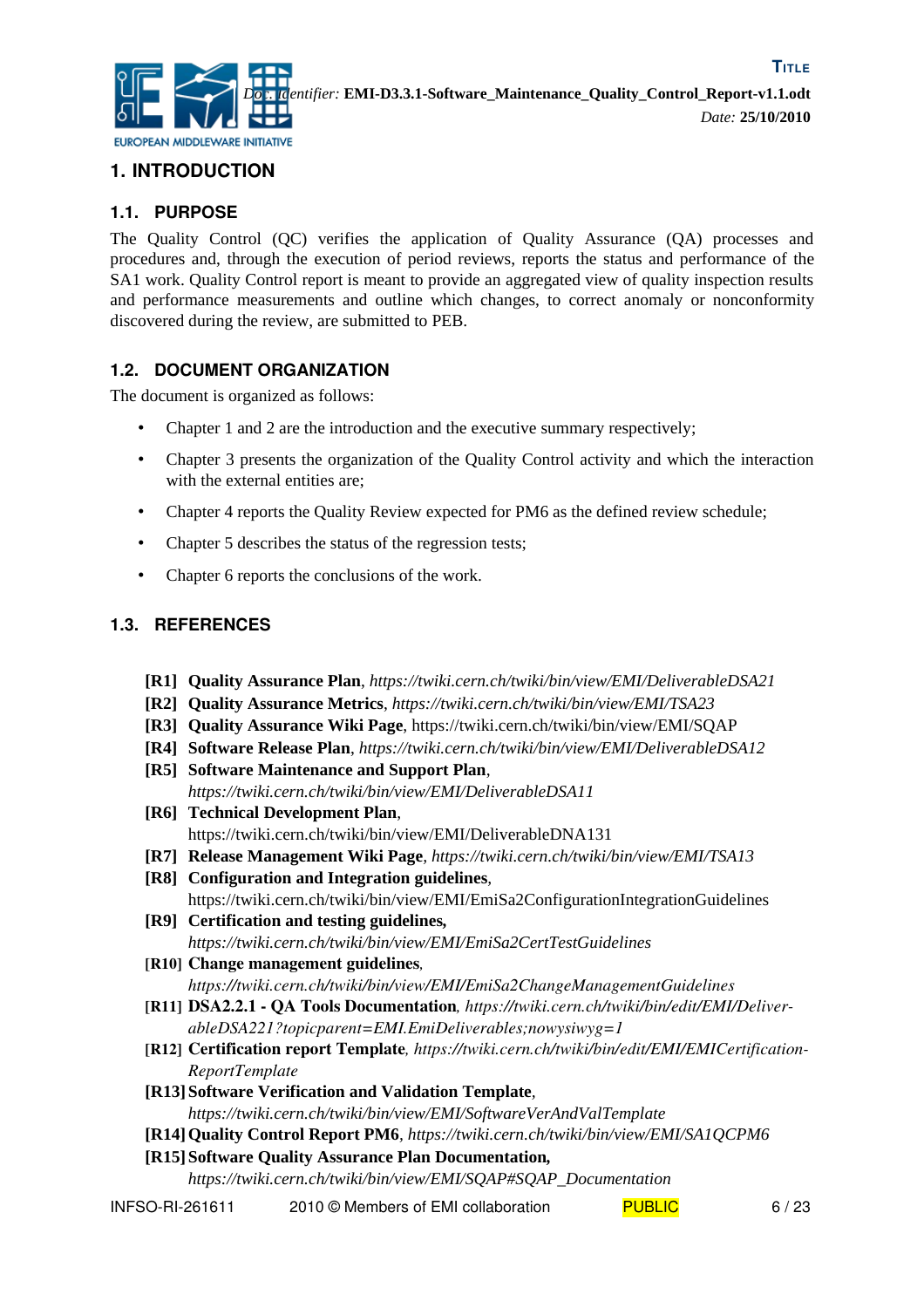

## **DOCUMENT AMENDMENT PROCEDURE**

This document can be amended by the authors further to any feedback from other teams or people. Minor changes, such as spelling corrections, content formatting or minor text re-organisation not affecting the content and meaning of the document can be applied by the authors without peer review. Other changes must be submitted to peer review and to the EMI PEB for approval.

When the document is modified for any reason, its version number shall be incremented accordingly. The document version number shall follow the standard EMI conventions for document versioning. The document shall be maintained in the CERN CDS repository and be made accessible through the OpenAIRE portal.

#### **1.4. TERMINOLOGY**

| <b>ABI</b>   | <b>Application Binary Interface</b>                                    |
|--------------|------------------------------------------------------------------------|
| <b>API</b>   | <b>Application Programming Interface</b>                               |
| <b>CDS</b>   | <b>CERN Document Server</b>                                            |
| <b>DCI</b>   | Distributed Computing Infrastructure                                   |
| <b>DMSU</b>  | Deployed Middleware Support Unit                                       |
| <b>EGI</b>   | European Grid Infrastructure                                           |
| <b>EMT</b>   | <b>Engineering Management Team</b>                                     |
| <b>ETICS</b> | eInfrastructure for Testing, Integration and Configuration of Software |
| <b>GGUS</b>  | Global Grid User Support                                               |
| <b>ITIL</b>  | IT Infrastructure Library                                              |
| <b>KPI</b>   | Key Performance Indicator                                              |
| <b>kSLOC</b> | Kilo Source Lines Of Code                                              |
| <b>MCB</b>   | Middleware Coordination Board                                          |
| <b>NGI</b>   | National Grid Initiative                                               |
| <b>PEB</b>   | Project Executive Board                                                |
| <b>PTB</b>   | <b>Project Technical Board</b>                                         |
| QA           | <b>Quality Assurance</b>                                               |
| <b>QC</b>    | <b>Quality Control</b>                                                 |
| <b>RfC</b>   | <b>Request for Change</b>                                              |
| <b>SLA</b>   | Service Level Agreement                                                |
| <b>SQAP</b>  | Software Quality Assurance Plan                                        |
| <b>SU</b>    | Support Unit                                                           |

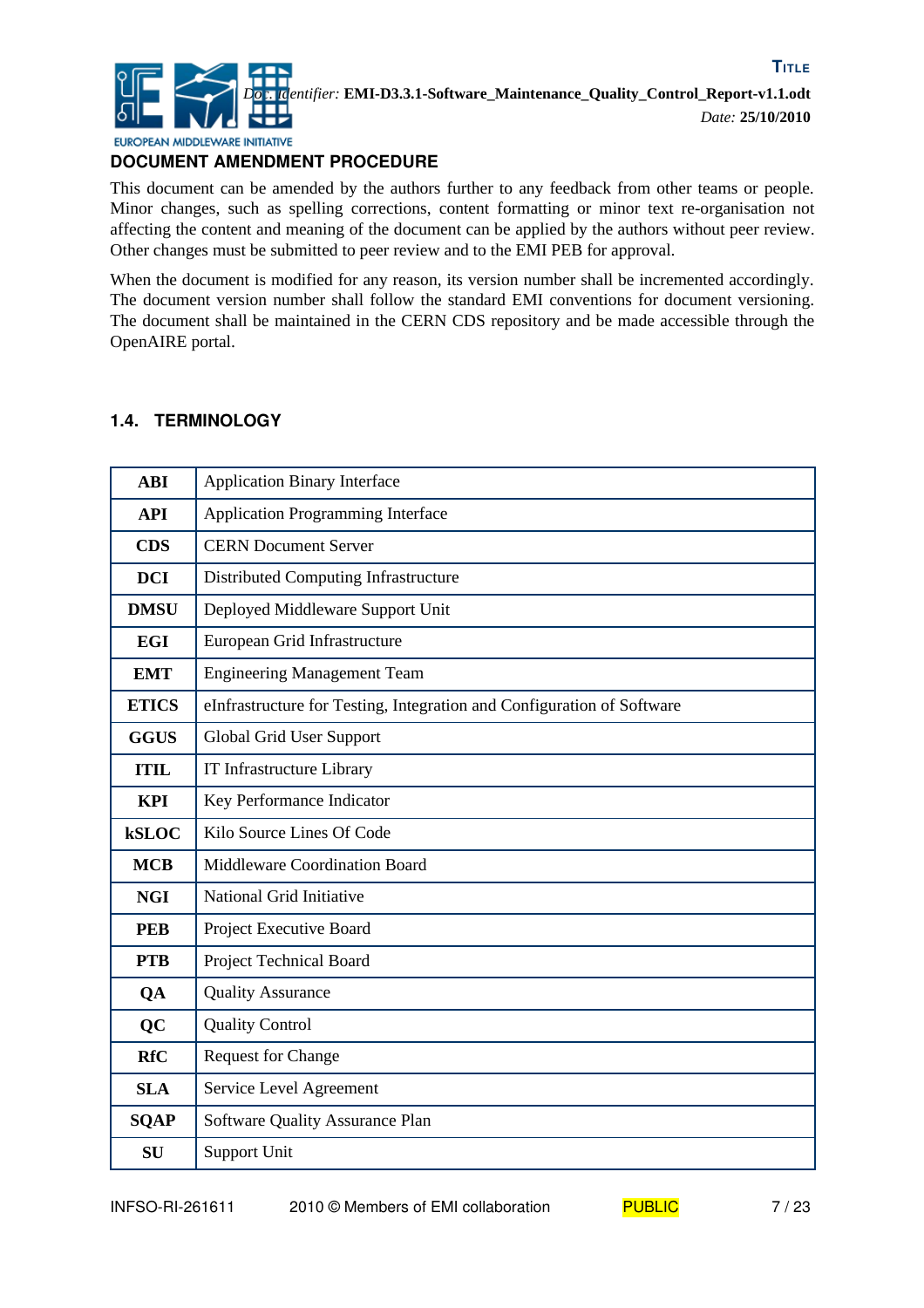

## **2. EXECUTIVE SUMMARY**

Performing Quality Control is specifically concerned with monitoring work results to see whether they comply with the standards set out in the SQAP defined in SA2. Operating throughout the project, it aims to identify and remove the causes of unacceptable results from a product and a release schedule perspective. Basically, all the releases of EMI components need to satisfy well-defined certification and validation criteria before being included in a stable EMI distribution, sufficient to guarantee to a high degree of confidence that all EMI products meet the requirements set by our direct customers and that no regression are introduced. This activity also deals with security assessments of selected EMI components under the coordination of CSIC (add reference).

More precisely, the QC is responsible to carry out the following two major activities:

- **perform periodic reviews**, on the base of predefined control tools, to constantly control the performance of the team and collect measurements for evaluating quality metrics. Further information about the scheduled quality reviews can be accessed at [\[R14\];](#page-5-0)
- **elaborate project deliverables** to summarize and further elaborate the results of the execution of periodic reviews in order to point out any nonconformity or negative trends that might became defects in the future.

At the time of writing (PM6) there is no official EMI release available and no real measurements can be effectively collected or analysed. Nevertheless, the change requests present in the following paragraphs are intended to be effective and for each of them a response is expected according to the review procedures established in the SQAP. The change requests, namely corrective and preventive, can contribute to the improvement of the project quality and should be noted in the project 's documentation for ensuring their traceability.

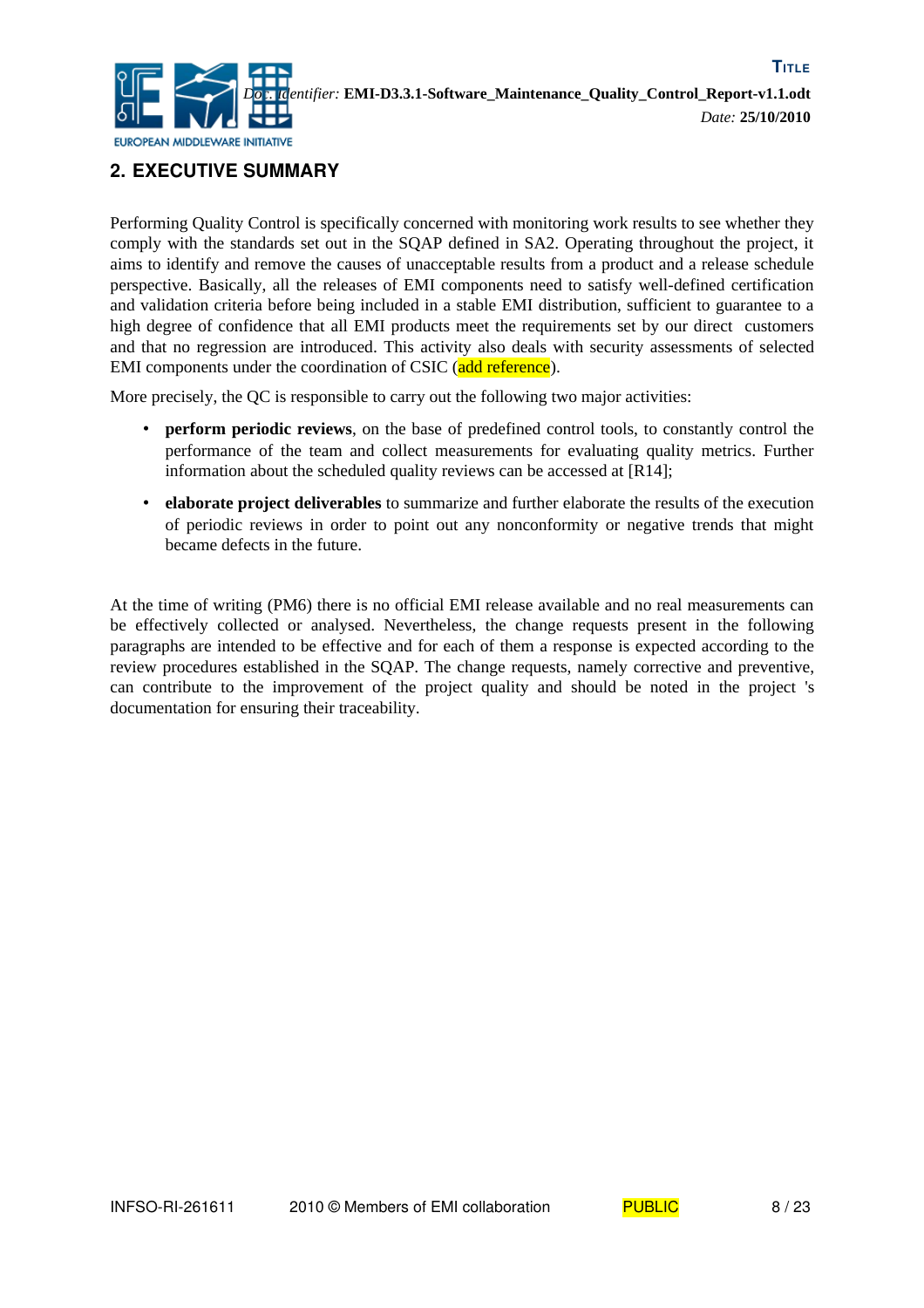

## **3. THE ORGANIZATION OF THE QUALITY CONTROL**

The diagram below describes how the QA (part of the SA2) and the QC (SA1) interacts and in which way the information flows between them.



**Figure 1: Quality Control Information flow**

## **3.1. INPUTS**

This paragraph presents the list of the information items that the QC receives as input and that are fundamental for the execution of reviews.

#### **Quality Assurance Plan**

The SQAP **[\[R1\]](#page-5-1)** specifies the procedures, the metrics and the manner in which the EMI project is to achieve its quality goals in terms of software development.

#### **Quality Checklists**

A checklist is a structured tool used to verify whether the required steps in a process have been met. As each step is completed, it is checked off the list. In accordance to the SQAP, the input checklists for the QC in SA1 are:

- Review of the Software Release Plan
- Review the Software Release Schedule
- Review the Software Maintenance and Support Plan
- Security Assessments
	- *this review has been postponed*

INFSO-RI-261611 2010 © Members of EMI collaboration  $PUBLIC$  9/23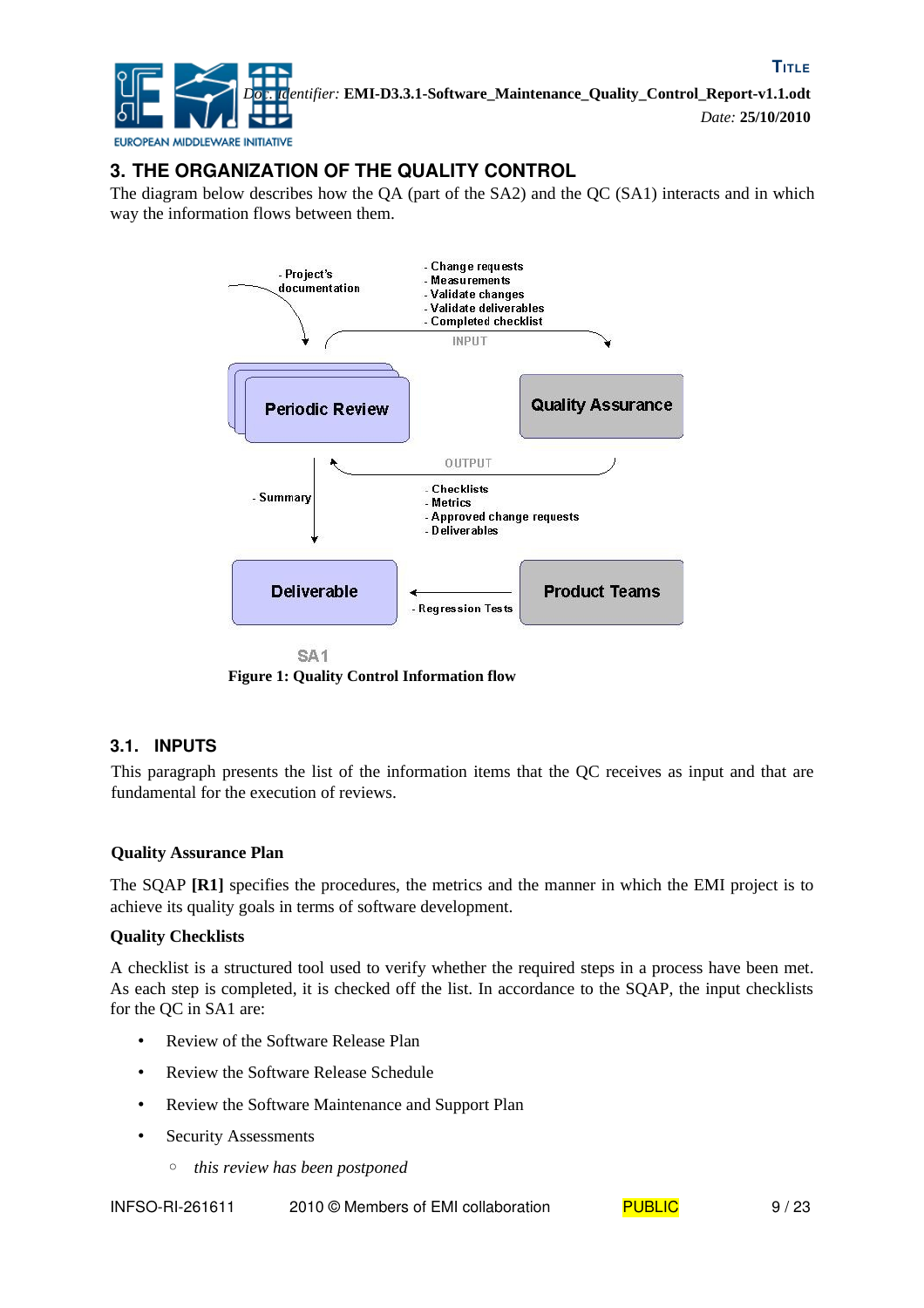

**TITLE**

#### **Quality Metrics**

A quality metric is an operational definition that describes, in very specific terms, a project or product attribute and how the QC process will measure it.

The metrics defined for the QC in SA1:

- Review of the Software Release Plan
	- *No metric defined for this review*
- Review the Software Release Schedule
	- *Delay on the release schedule (ID: DELAYONTHERELEASE)*
- Review the Software Maintenance and Support Plan
	- *Total user incidents per user month (ID: TOTALUSERINCIDENTS)*
	- *Training and support incident per user month. (ID: TRAININGSUPPORTINCIDENTS)*
	- *Average time to deal with an incident at the 3rd level of user support (ID: AVERAGETIMEFORUSERINCIDENTS)*
- Security Assessments
	- *No metric defined for this review*

#### **Approved change requests**

The list of approved change requests is provided as input to verify that their implementation is correct and satisfies the quality standards. Approved change requests can include modifications to the work methods or to the schedule and come as a result of the change management process led by the PEB.

Currently, there are no previous approved changes that need to be verified.

#### **Deliverables**

This is the list of deliverables (documents of products) that the QC verifies.

#### **3.2. OUTPUTS**

This paragraph presents the list of the information items that the QC returns to the QA for further elaboration.

#### **Change Requests**

This is the list of recommended corrective or preventive actions to consider for preventing future defects in procedures or products.

#### **Measurements**

Quality control measurements are the documented results for the associated metrics.

#### **Validated changes**

Validated changes are the results of changes, defect repairs, or variances that have been inspected and corrected. Any changed or repaired procedures or products are once again verified and will be either accepted or rejected before the final decision is provided.

#### **Validated deliverable**

| <b>INFSO-RI-261611</b><br>2010 © Members of EMI collaboration | <b>PUBLIC</b> | 10/23 |
|---------------------------------------------------------------|---------------|-------|
|---------------------------------------------------------------|---------------|-------|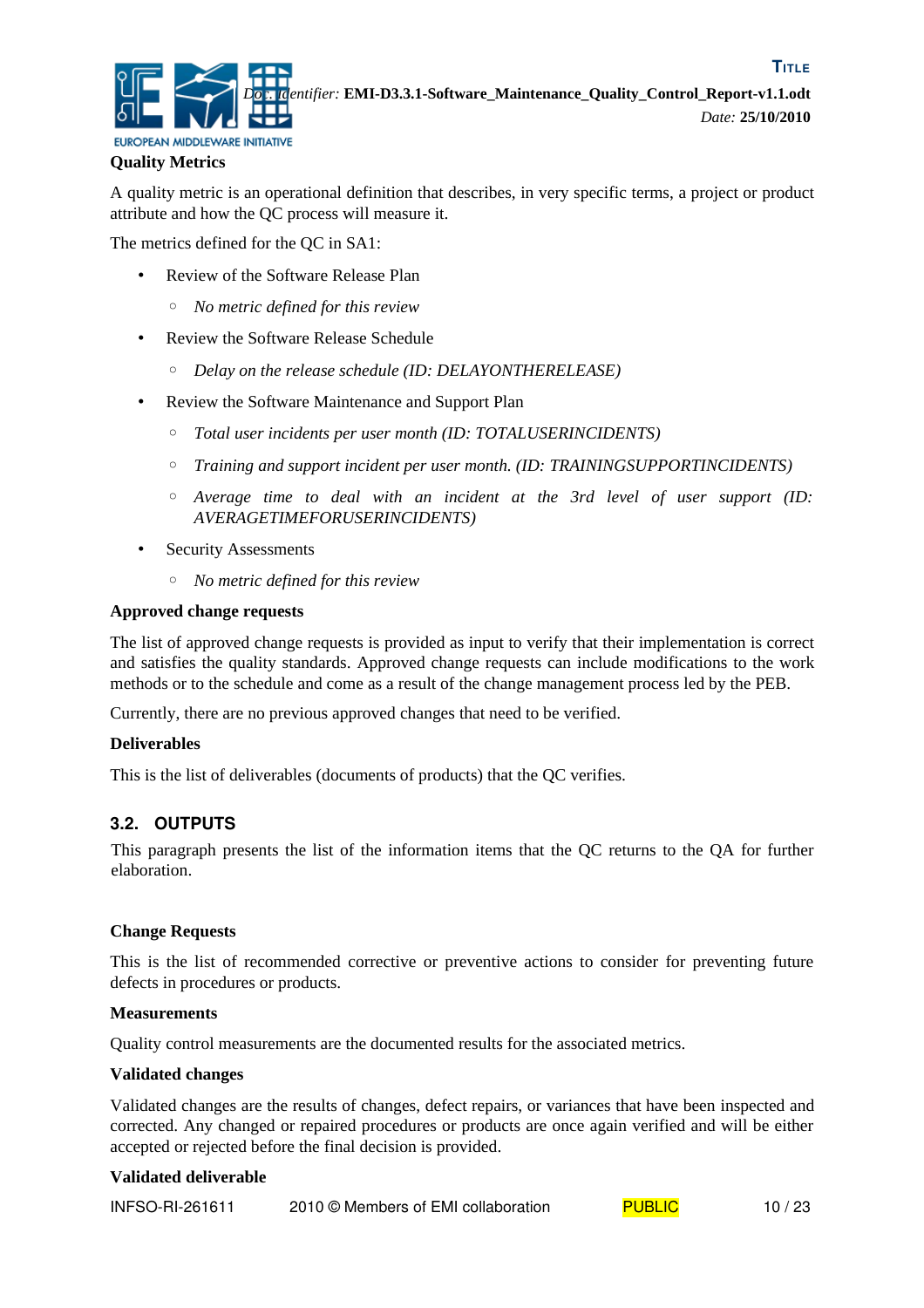

Main goal of QC is to determine the correctness of project's deliverables. The results of quality controls are validated deliverables.

#### **Completed checklists**

Completed checklists are output of the QC activity to become part of the project's documentation.

## **3.2.1 Quality Baseline**

The quality baseline is not a listed output of this process. Almost everything that is done throughout the quality process culminates in the quality baseline.

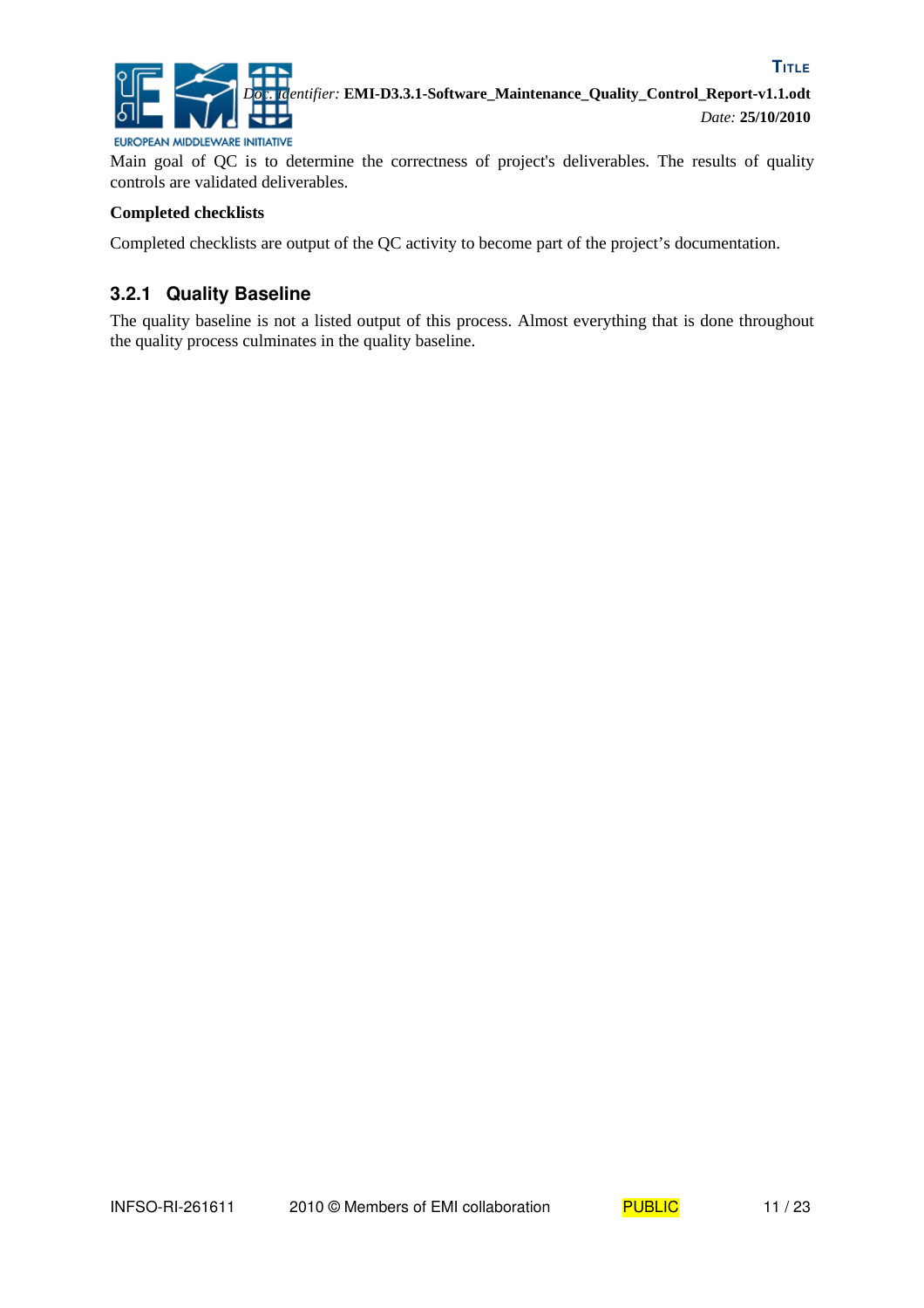

## **4. QUALITY CONTROL REVIEW**

According to the schedule defined in the SQAP, this QC review refers to PM6 and it is the first performed for the SA1 activity.

## **4.1. REVIEW OF THE SOFTWARE RELEASE PLAN**

The aim of the Review of the Software Release Plan is to check that the release plan is up to date and that describes the actual release process.

The Software Release plan is accessible at [\[R4\].](#page-5-2)

## **4.1.1 Input**

#### **Quality Checklists**

• Checklist for the Review of the Software Release Plan (add reference to wiki)

#### **Quality Metrics**

• *No metrics defined for this review*

#### **Approved change requests**

• *No previous approved changes defined for this review*

#### **Deliverables**

• Software Release Plan [\[R4\]](#page-5-2)

## **4.1.2 Output**

#### **Completed Checklist**

| <b>Check</b><br><b>Number</b> | Question                                                                                                                     | <b>Response</b> |
|-------------------------------|------------------------------------------------------------------------------------------------------------------------------|-----------------|
| 1                             | Does the list of supported platforms correspond to the actual set of platforms on which<br>software components are released? | N.A.            |
|                               | see [ $R4$ ], chap. 5                                                                                                        |                 |
|                               | see [R8]                                                                                                                     |                 |
|                               | see $[R7]$                                                                                                                   |                 |
| $\overline{2}$                | Is the installation of external dependencies well documented?                                                                | N               |
|                               | see<br>http://eticssoft.web.cern.ch/eticssoft/internal/public/VMWareImages/EMI_SL5_x86_64_<br><b>EPEL</b> rpmlist.txt        |                 |
|                               | see $[R8]$                                                                                                                   |                 |
| 3                             | Are instructions to build the software up to date?                                                                           | Y               |
| INFSO-RI-261611               | 2010 © Members of EMI collaboration<br><b>PUBLIC</b>                                                                         | 12 / 23         |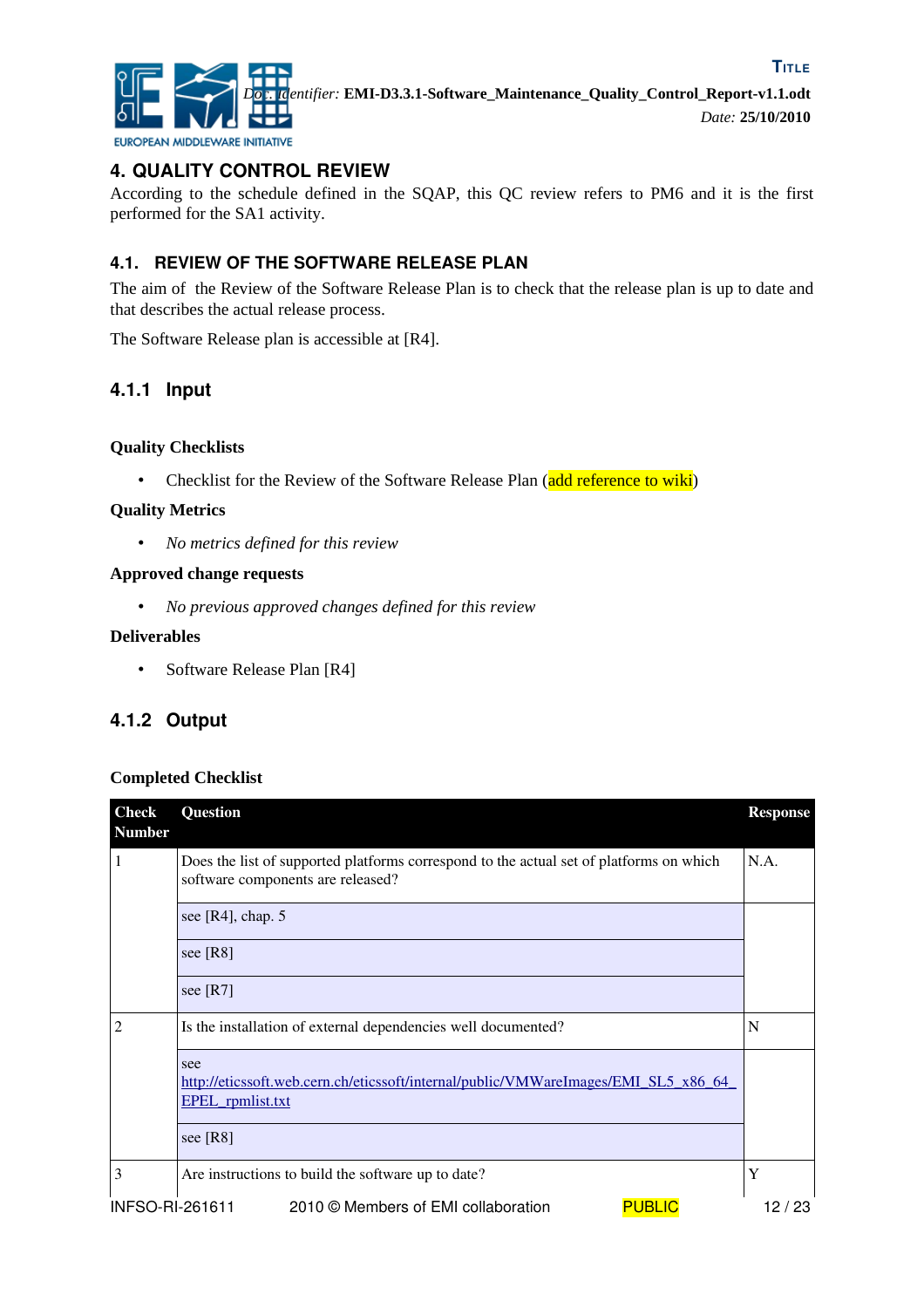*Doc. Identifier:* **EMI-D3.3.1-Software\_Maintenance\_Quality\_Control\_Report-v1.1.odt**

*Date:* **25/10/2010**

EUROPEAN MIDDLEWARE INITIATIVE

|   | see $[R8]$                                                                                                                                                       |      |
|---|------------------------------------------------------------------------------------------------------------------------------------------------------------------|------|
| 4 | Is the list of supported delivery software formats up to date (source and binary packages,<br>tarball, package lists, etc)?                                      | N.A. |
|   | see [R4], par. 4.5.5                                                                                                                                             |      |
| 5 | Is the description of the process on how to handle changes up to date?                                                                                           | N.A. |
|   | see [R4], par. 4.2                                                                                                                                               |      |
|   | see $[R10]$                                                                                                                                                      |      |
| 6 | Are the communication channels published with updated information?                                                                                               | N.A. |
|   | see [R4], par. 4.5.5                                                                                                                                             |      |
| 7 | Is the process on how to deliver software to the Production Infrastructures up to date and<br>it's aligned to what the Production Infrastructures are expecting? | N.A. |
|   | see [R4], chap. $4.5.5$                                                                                                                                          |      |

**Table 1: Review of the Software Release Plan (N.A. = Not Available)**

#### **Measurements**

There are no measurements for this review.

#### **Comments**

The table below [\(Table 2\)](#page-13-0) reports specific comments for the checks that have returned a nonsatisfactory response (i.e. N.A. or N). Although this review is only meant to give an overview of the current degree of compliance for the quality procedures, and will not have any effective impact on the prosecution of the work, it strongly recommended to take the comments reported below in strict consideration and to take corrective actions in response to the change requests defined for this review.

In addition, contrary to what happened for this first review, the information needed to perform the review's checks will be exclusively collected from Software Release Plan and no other information sources, or external documents, will be considered.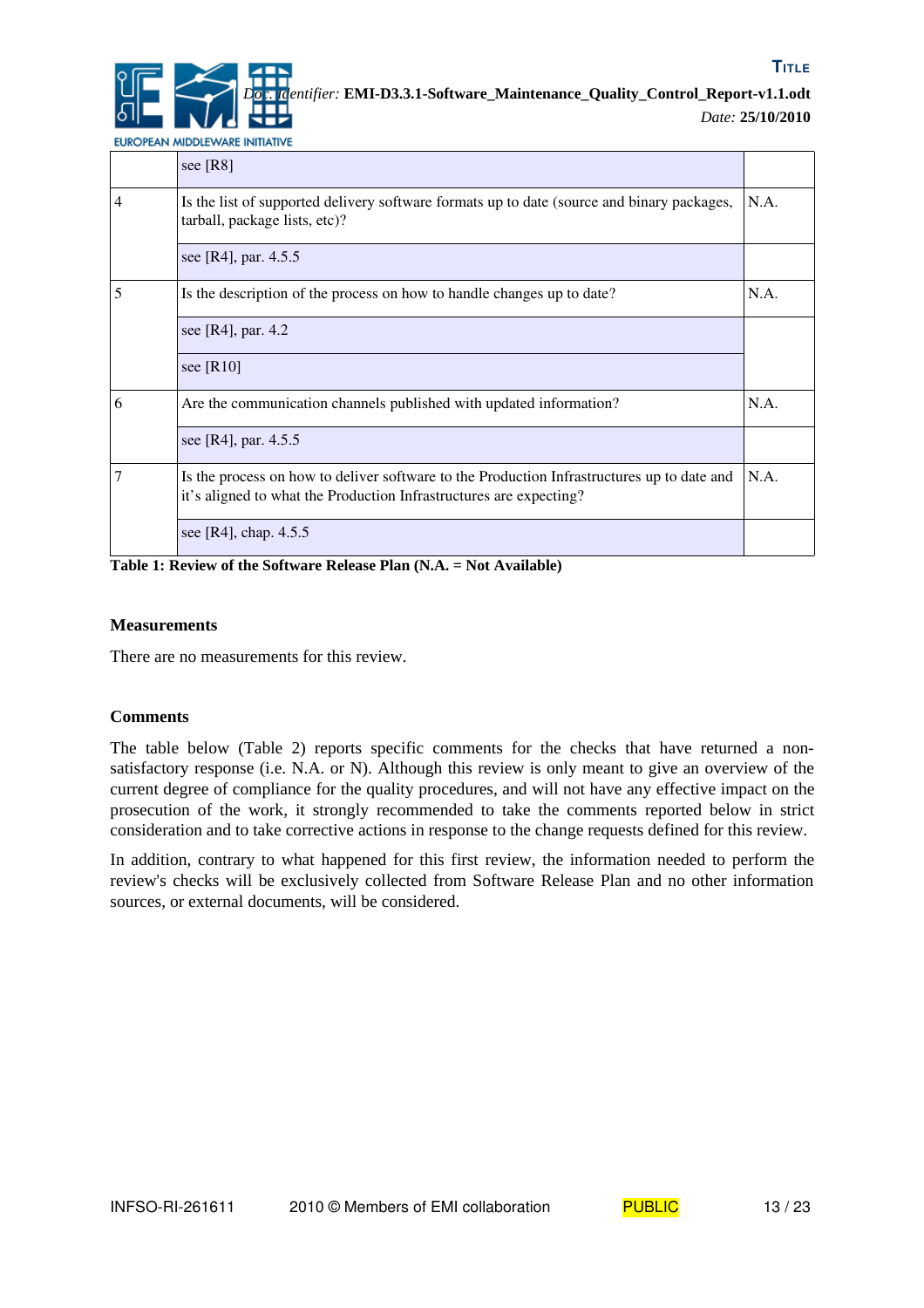

| <b>Check</b><br><b>Number</b> | <b>Comment</b>                                                                                                                                                                                                                                                    |
|-------------------------------|-------------------------------------------------------------------------------------------------------------------------------------------------------------------------------------------------------------------------------------------------------------------|
| $\mathbf{1}$                  | Since no EMI components have been release yet, the check cannot be performed. The<br>information that is necessary to make the comparison is not available.                                                                                                       |
|                               | The list of supported platforms will be defined in the Installation Guide of the EMI<br>components. The Installation Guide is one of the required documents as defined in the<br>SQAP.                                                                            |
| $\overline{2}$                | Whether the check is referring to the installation of external dependencies in ETICS or to<br>the installation of external dependencies for the deploy of the EMI components, no<br>documentation is available in both cases.                                     |
| $\vert 4$                     | No list available.                                                                                                                                                                                                                                                |
| 5                             | No information on how to handle changes to the Software Release Plan is available                                                                                                                                                                                 |
| 6                             | No communication channels are defined in any of the available documents.                                                                                                                                                                                          |
| $\overline{7}$                | The current release of the Software Release Plan [R4] does not mention any information<br>regarding the delivery process of EMI components, either it does not contain which the<br>Production Infrastructure requirements are and how EMI plans to address them. |

<span id="page-13-0"></span>**Table 2: Review of the Software Release Plan – Comments**

According to the SQAP, the documents governing the development, verification and validation, use and maintenance of the software processes should be made available on this page [\[R15\]](#page-5-6) (*Software Quality Assurance Plan Documentation*) but at the moment of writing no items are currently listed there.

#### **Validated changes**

There are no previous change requests that require to be verified for this review.

#### **Validated Deliverables**

None

#### **Variations from previous report**

There are no variations from the previous review to report. Variations analysis will be performed starting from the next review when more information will be available.

## **4.1.3 Change requests**

The list of the changes suggested/requested for this report follows:

• to make the review more effective, **define** the tolerance range of positive checks for considering the associated EMI deliverables accepted. If the results fall within the range, the deliverables are accepted. Alternatively, the deliverables might be rejected because they do not meet the quality standards set for the project.

INFSO-RI-261611 2010 © Members of EMI collaboration  $PUBLIC$  14/23

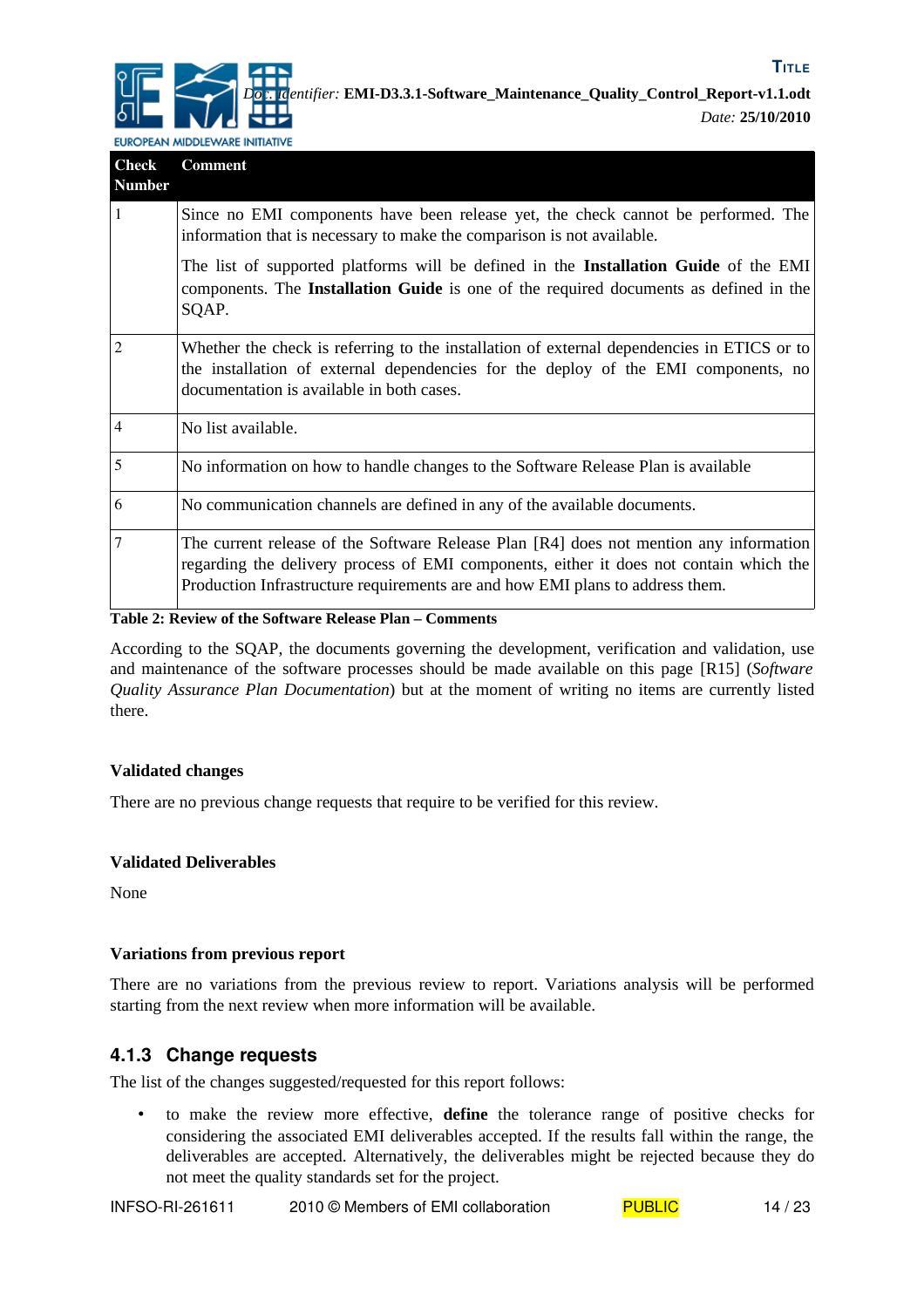

**TITLE**

The possibility of submitting change requests to the checklist structure (e.g. question text, number of questions) will be considered later on during the project when more information on the effectiveness of the review checks will be available.

## **4.2. REVIEW THE SOFTWARE RELEASE SCHEDULE**

The Review of the Software Release Schedule should check that the priorities of the project are taken into account and reflected in the scheduled releases.

The Software Release Schedule is accessible at [\[R4\].](#page-5-2)

## **4.2.1 Preamble on the EMI-0 release**

According to the DoW, the first EMI release (EMI-1) will be delivered in March 2011. The product teams are currently working on an 'exercise' release designed to understand how to apply the agreed procedures, find any problem about tools and processes and in general fine tune the EMI software engineering process before the EMI-1 release. The outcome of this exercise release, called EMI-0, is not expected to be made available to external users. Its goal is to prepare a consistent, coherent repository of non-conflicting packages by the end of October 2010 without any specific commitment on functionality*.* For further information about the status of the EMI-0 release, please refer to [\[R7\].](#page-5-4)

## **4.2.2 Input**

#### **Quality Checklists**

• Checklist for the Review of the Software Release Schedule (add reference to wiki)

#### **Quality Metrics**

• *Delay on the release schedule (ID: DELAYONTHERELEASE)*

#### **Approved change requests**

• *No previous approved changes defined for this review*

#### **Deliverables**

• Software Release Schedule [\[R15\],](#page-5-6) [\[R4\].](#page-5-2)

## **4.2.3** Output

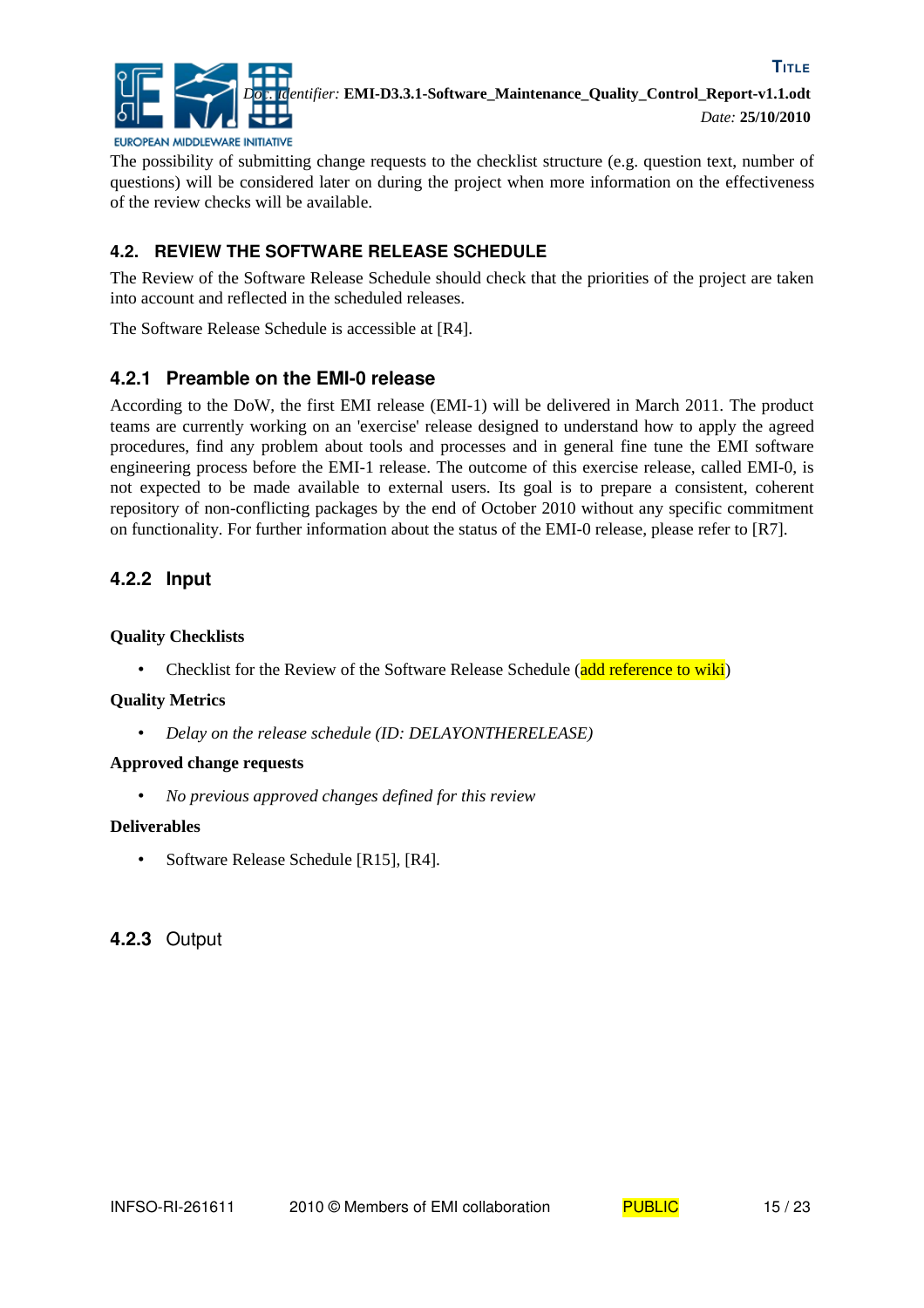

## **4.2.4 Checklist**

| <b>Check</b><br><b>Number</b> | Question                                                                                           | <b>Response</b> |
|-------------------------------|----------------------------------------------------------------------------------------------------|-----------------|
| 1                             | Has the previous schedule been kept?                                                               | N.A.            |
|                               | see [R4], par. 4.6                                                                                 |                 |
|                               | see $[R7]$                                                                                         |                 |
| 2                             | Does the new schedule take into account what wasn't accomplished in the previous<br>schedule?      | N.A.            |
|                               | see $[R7]$                                                                                         |                 |
| 3                             | Is the new schedule aligned to the Software Development Plan and the priorities of the<br>project? | N.A.            |
|                               | see [R6]                                                                                           |                 |
|                               | see https://twiki.cern.ch/twiki/bin/view/EMI/DeliverableDJRA111                                    |                 |
|                               | see https://twiki.cern.ch/twiki/bin/view/EMI/DeliverableDJRA121                                    |                 |
|                               | see https://twiki.cern.ch/twiki/bin/view/EMI/DeliverableDJRA131                                    |                 |
|                               | see https://twiki.cern.ch/twiki/bin/view/EMI/DeliverableDJRA141                                    |                 |
|                               | see https://twiki.cern.ch/twiki/bin/view/EMI/DeliverableDJRA151                                    |                 |
|                               | see https://twiki.cern.ch/twiki/bin/view/EMI/DeliverableDJRA161                                    |                 |

**Table 3: Review the Software Release Schedule**

#### **Measurements**

In the following, the metrics list defined for this review is reported.

| ID                          | DELAYONTHERELEASE                                                                                                                                                                                                            |
|-----------------------------|------------------------------------------------------------------------------------------------------------------------------------------------------------------------------------------------------------------------------|
| <b>Name</b>                 | Delay on the release schedule                                                                                                                                                                                                |
| <b>Description</b>          | This metric could be provided as a histogram showing the delay time (in days) for each re-<br>lease, weighted using the release time                                                                                         |
| Unit                        | (release delay)/(release time) $*100$                                                                                                                                                                                        |
| Measure-<br>ment            | N.A.                                                                                                                                                                                                                         |
| Thresholds/t<br>arget value | Ideally the release deadlines should be always met, leading to 0 delays for each<br>release. Proper thresholds have to be defined. The trend of the delays over time could<br>provide useful hints for process optimization. |
| Comment                     | The first EMI release, internal-release, will be made available at the end of October<br>2010 and thus no measurements for this metric can be collected and the metric be<br>analysed.                                       |

**Table 4: Delay on the release schedule – Metric**

#### **Comments**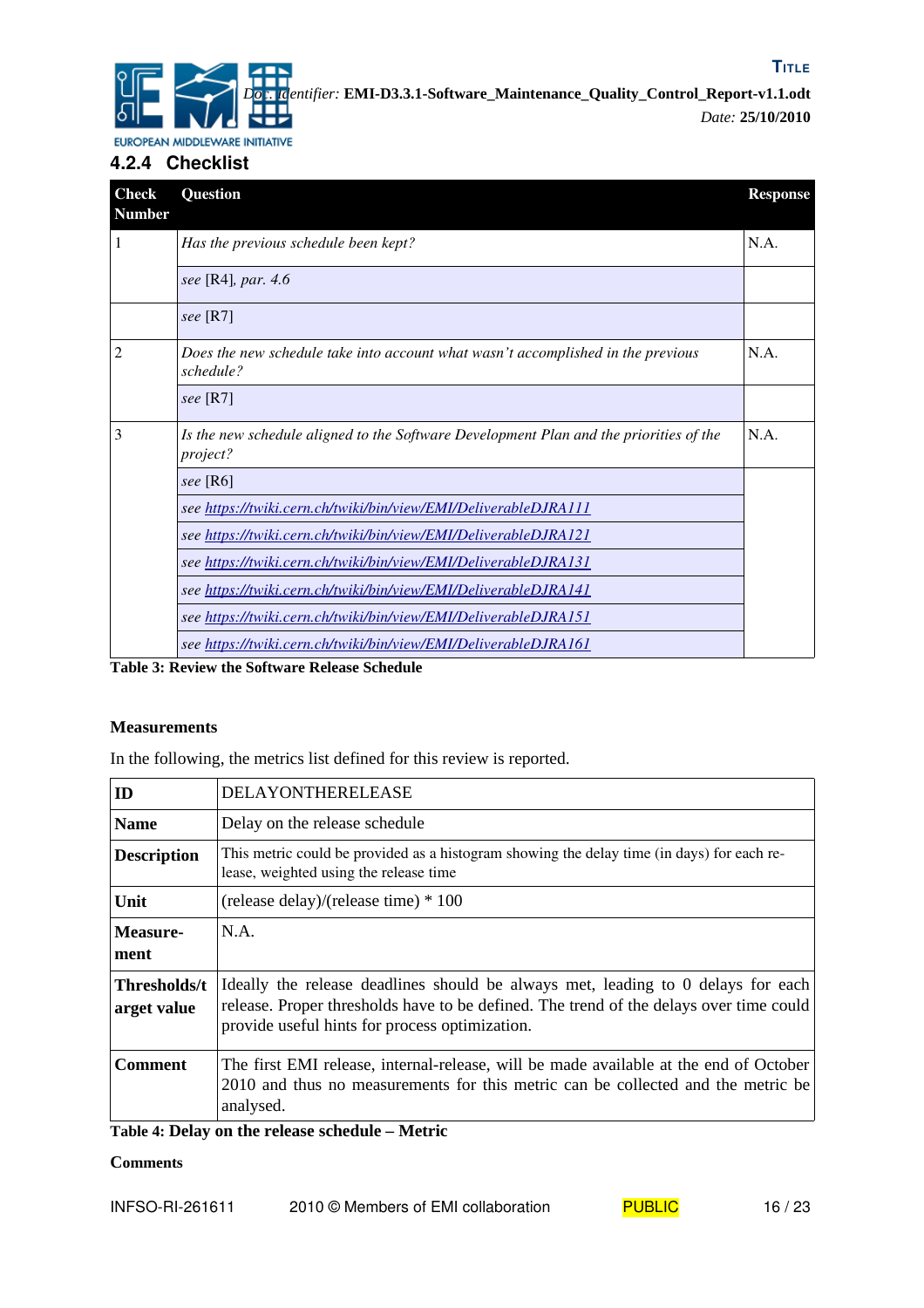

The table below reports specific comments on the check results.

| <b>Check</b><br><b>Number</b> | Question                                                                                                                                                                                                                                                                                                                                                                                                                                                                                                                                                                                                                                                                                                                                            |
|-------------------------------|-----------------------------------------------------------------------------------------------------------------------------------------------------------------------------------------------------------------------------------------------------------------------------------------------------------------------------------------------------------------------------------------------------------------------------------------------------------------------------------------------------------------------------------------------------------------------------------------------------------------------------------------------------------------------------------------------------------------------------------------------------|
| $\mathbf{1}$                  | Since no EMI components have been release yet, the check cannot be performed. The<br>information that is necessary to make the comparison is not available. However it is not<br>clear where the official release schedule is maintained and how it can be accessed.                                                                                                                                                                                                                                                                                                                                                                                                                                                                                |
| $\overline{2}$                | As mentioned for the check n.1, it is not clear where the official release schedule is<br>maintained and how it can be accessed. Furthermore, it is not clear how changes or<br>modifications across different releases will be tracked and analyzed. The adoption of a<br>change management system is encouraged.                                                                                                                                                                                                                                                                                                                                                                                                                                  |
| 3                             | In the Technical Development Plan [R6] and in the various detailed sub plans, there is no<br>evidence of the development road-map. GANTT charts of progress tables will certainly<br>help the quality control activity in being more accurate in the verification of the work. At<br>the moment only sparse pieces of information, scattered among various paragraphs, are<br>available. In some cases the reported information is too vague (i.e. expression like "during<br>the first year") making the execution of check difficult to perform. Moreover, even when<br>dates are mentioned, there is no reference to any official document or product that might<br>consent the quality control to verify that the deadline has been met or not. |

**Table 5: Review the Software Release Schedule - Comment**

#### **Validated changes**

There are no previous change requests that require to be validated for this review.

#### **Validated Deliverables**

None.

#### **Variations from previous review**

There are no variations to report from the previous review.

#### **Change requests**

The list of the changes suggested/requested for this report follows:

- to make the review more effective, **define** the tolerance range of positive checks for considering the associated EMI deliverables accepted. If the results fall within the range, the deliverable is accepted. Alternatively, the deliverable might be rejected because it does not met the quality standards set for the project;
- to facilitate the tracking of changes across different releases, it is strongly encouraged the adoption of a change management system to track the change requests life-cycle.

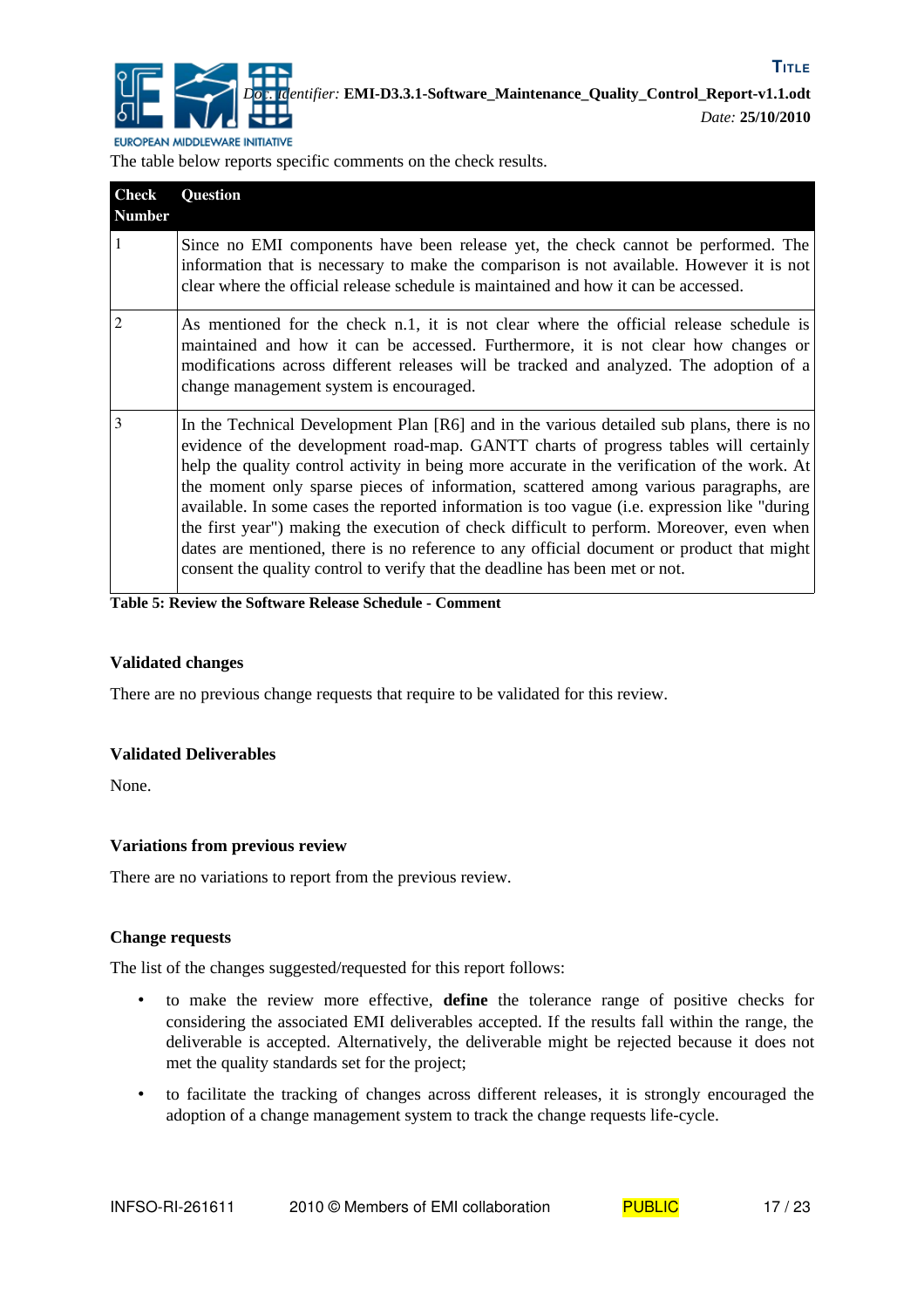

## **4.3. REVIEW THE SOFTWARE MAINTENANCE AND SUPPORT PLAN**

The Review of the Software Maintenance and Support Plan should check that the plan is up to date and describes the actual maintenance and support processes and that the SLAs are respected.

## **4.3.1 Checklist**

| <b>Check</b><br><b>Number</b> | Question                                                                                   | $Re-$<br>sponse |
|-------------------------------|--------------------------------------------------------------------------------------------|-----------------|
| 1                             | Is the process on how to handle incidents reported by EMI users using GGUS up<br>to date?  | Y               |
|                               | see $[R11]$                                                                                |                 |
|                               | see [R10]                                                                                  |                 |
|                               | see $[R5]$                                                                                 |                 |
| $\overline{2}$                | Is the process on how to handle requests coming from EMI users or other PTs up<br>to date? | Y               |
|                               | see $[RS]$                                                                                 |                 |
|                               | see $[R10]$                                                                                |                 |
| 3                             | Is the process on how to handle problems up to date?                                       | Y               |
|                               | see $[RS]$                                                                                 |                 |
|                               | see [R8]                                                                                   |                 |

**Table 6: Review the Software Maintenance and Support Plan**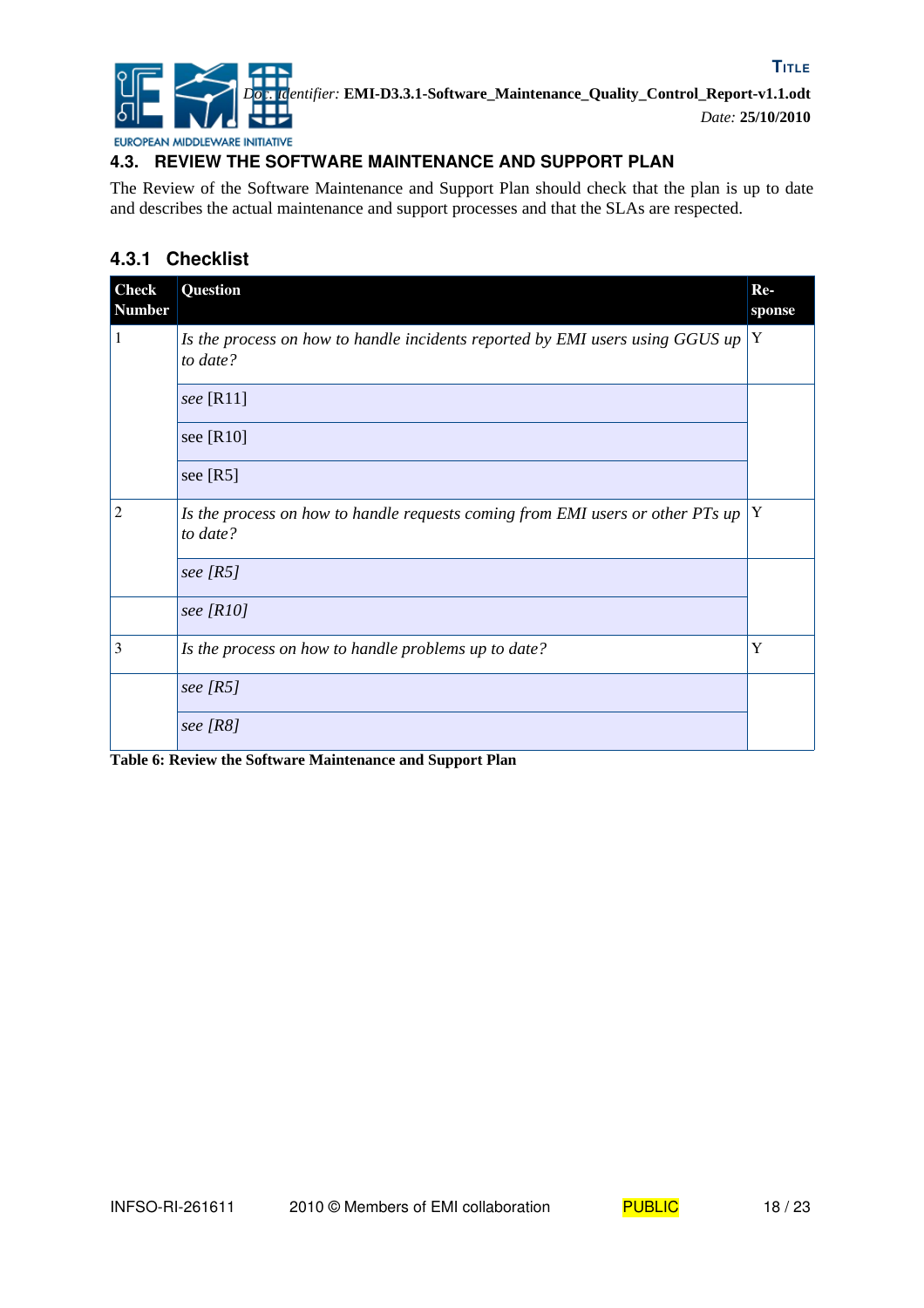

EUROPEAN MIDDLEWARE INITIATIVE

## **4.3.2 Quality Control Measurements**

| ID                          | TOTALUSERINCIDENTS                                                                                                                                                                                                                                                                                   |
|-----------------------------|------------------------------------------------------------------------------------------------------------------------------------------------------------------------------------------------------------------------------------------------------------------------------------------------------|
| <b>Name</b>                 | Total user incidents per user month                                                                                                                                                                                                                                                                  |
| <b>Description</b>          | This metric covers defects not only in the software but also in the documentation,<br>training and user support processes, per user month. User month means the number of<br>users (in our case, deployed services?) Per month.                                                                      |
| Unit                        | GGUS tickets per user per month                                                                                                                                                                                                                                                                      |
| Measuremen   N.A.           |                                                                                                                                                                                                                                                                                                      |
| Thresholds/t<br>arget value | It is difficult to state a threshold valid for all the product teams, in general a<br>decreasing trend would show positive results.                                                                                                                                                                  |
| <b>Comment</b>              | The first EMI release, internal-release, will be made available only at the end of<br>October 2010 and thus no measurements for this metric can be collected. However if<br>we were to start measurements collection tomorrow, we will be able to collect<br>measurements for gLite and dCache only. |

## **Table 7: Total user incidents per user month**

| ID                          | <b>TRAININGSUPPORTINCIDENTS</b>                                                                                                                                                                                                                                                                                                                                                                                                                                     |
|-----------------------------|---------------------------------------------------------------------------------------------------------------------------------------------------------------------------------------------------------------------------------------------------------------------------------------------------------------------------------------------------------------------------------------------------------------------------------------------------------------------|
| <b>Name</b>                 | Training and support incident per user month.                                                                                                                                                                                                                                                                                                                                                                                                                       |
| <b>Description</b>          | This metric covers defects in the training and user support processes, per user month.<br>User month means the number of users (deployed services?) per month. The training<br>and support defects can be derived by subtracting the tickets in status unsolved (ticket<br>that generated a bug) from the total number of opened tickets. It relies on proper bug<br>opening from GGUS tickets, especially for what concerns ambiguous or missing<br>documentation. |
| Unit                        | Incident per user month                                                                                                                                                                                                                                                                                                                                                                                                                                             |
| <b>Measuremen</b>           | N/A                                                                                                                                                                                                                                                                                                                                                                                                                                                                 |
| Thresholds/t<br>arget value | Decreasing trend.                                                                                                                                                                                                                                                                                                                                                                                                                                                   |
| <b>Comment</b>              | The first EMI release, internal-release, will be made available at the end of October<br>2010 and thus no measurements for this metric can be collected. However if we were<br>to start measurements collection tomorrow, we will be able to collect measurements<br>for gLite and dCache only.                                                                                                                                                                     |

**Table 8: Training and support incident per user month - Metric**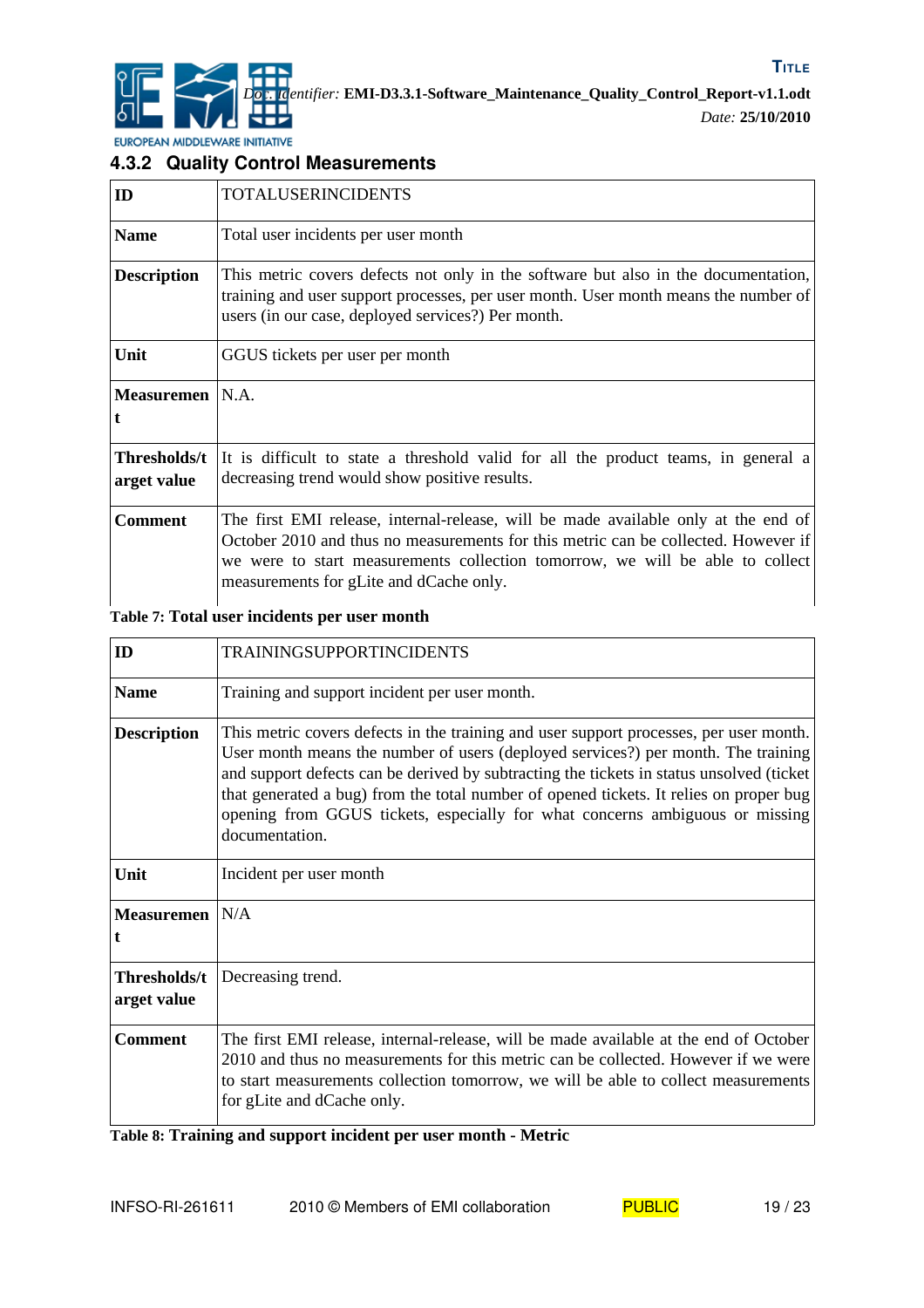

*Date:* **25/10/2010**

**TITLE**

EUROPEAN MIDDLEWARE INITIATIVE

| ID                          | <b>AVERAGETIMEFORUSERINCIDENTS</b>                                                                                                                                                                                                                                                         |
|-----------------------------|--------------------------------------------------------------------------------------------------------------------------------------------------------------------------------------------------------------------------------------------------------------------------------------------|
| <b>Name</b>                 | Average time to deal with an incident at the 3rd level of user support                                                                                                                                                                                                                     |
| <b>Description</b>          | This metric wants to measure the effectiveness of a product team to provide 3rd level<br>user support. The time is measured from the time the ticket reaches a PT's 3rd level<br>support and the time the ticket is moved to the status solved or unsolved                                 |
| Unit                        | Days                                                                                                                                                                                                                                                                                       |
| <b>Measuremen</b>           | N.A.                                                                                                                                                                                                                                                                                       |
| Thresholds/t<br>arget value | Need project wide agreement.                                                                                                                                                                                                                                                               |
| <b>Comment</b>              | The first EMI release, internal-release, will be made available at the end of October<br>and thus no measurements for this metric can be collected. However if we were to<br>start measurements collection tomorrow, we will be able to collect measurements for<br>gLite and dCache only. |

**Table 9: Average time to deal with an incident at the 3rd level of user support - Metric**

## **4.3.3 General comments**

This report partly complies with the quality standards expected for the Software Maintenance and Support plan. The part concerning the metrics evaluation has not been completed due to the unavailability of real measurements. For this reason, a complete response cannot be produced. Some minor adjustments to the GGUS interface are still under development but they will not affect the review results and not influence the way users currently interact with the system. GGUS only supports gLite and dCache components (Supported Unit) for the generation of quality measurements (i.e. number of incidents, problems, etc.) and this might generate non-complete results in the future.

The metrics defined for this report and the KPIs [\[R5\]](#page-5-8) defined in the DoW might generate the same results leading to overlaps or crossings. The definition of the two groups of indicators should be revised according to the objectives of the project.

## **4.3.4 Change requests**

The list of changes suggested/requested for this review follows:

• to avoid overlaps in performance evaluation, **consider** to aggregate the quality metrics defined for this review with the project level KPIs.

## **4.3.5 Validated changes**

There are no previous change requests that require to be verified for this review.

## **4.3.6 Validated Deliverables**

There are no deliverables defined for this review.

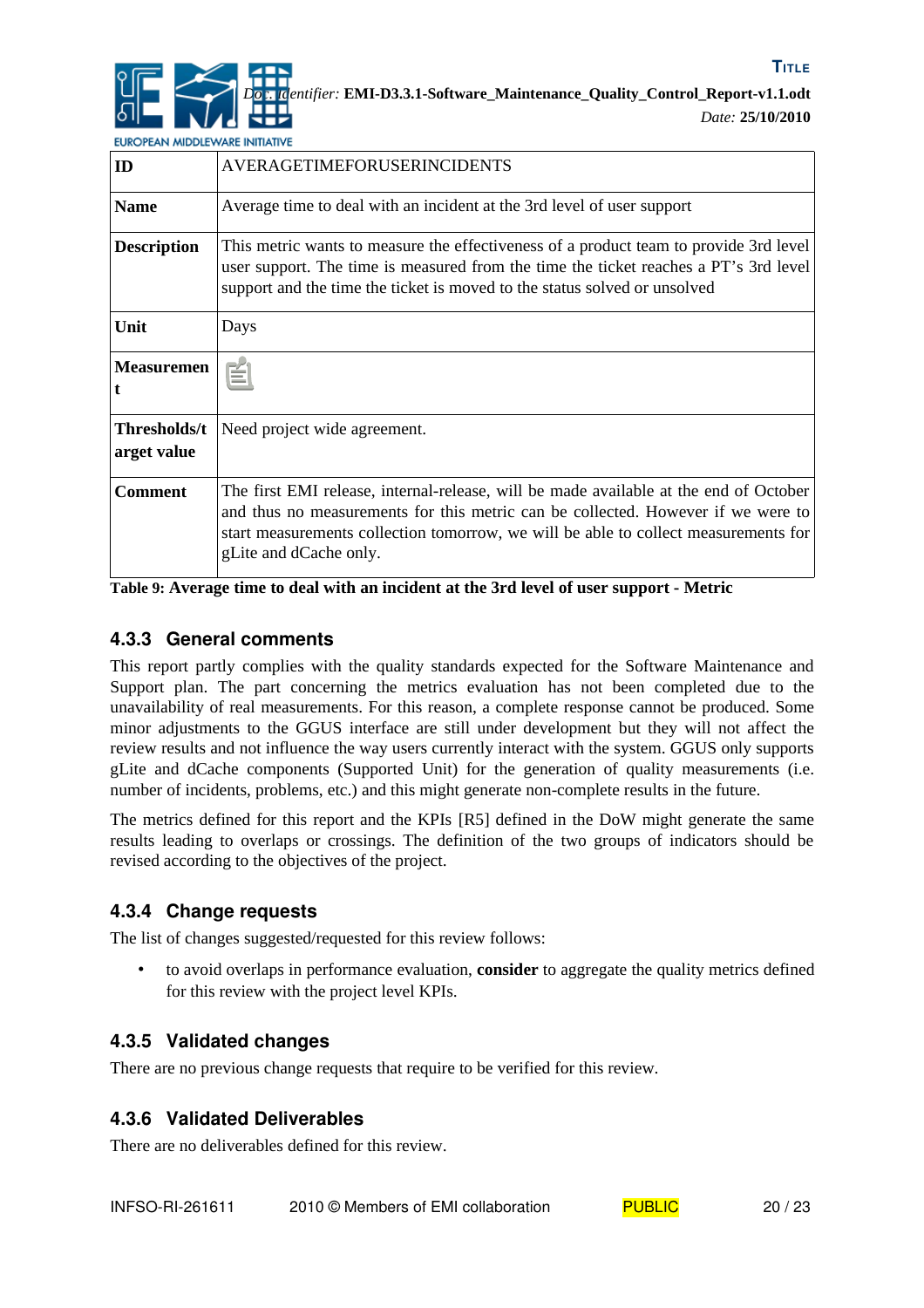

## **4.3.7 Variations from the previous review**

There are no variations to report from the previous review.

## **4.4. SECURITY ASSESSMENTS**

Contribution from Elisa Heymann (UAB) is mandatory here. At the moment, no plan is available or expected during the next weeks.

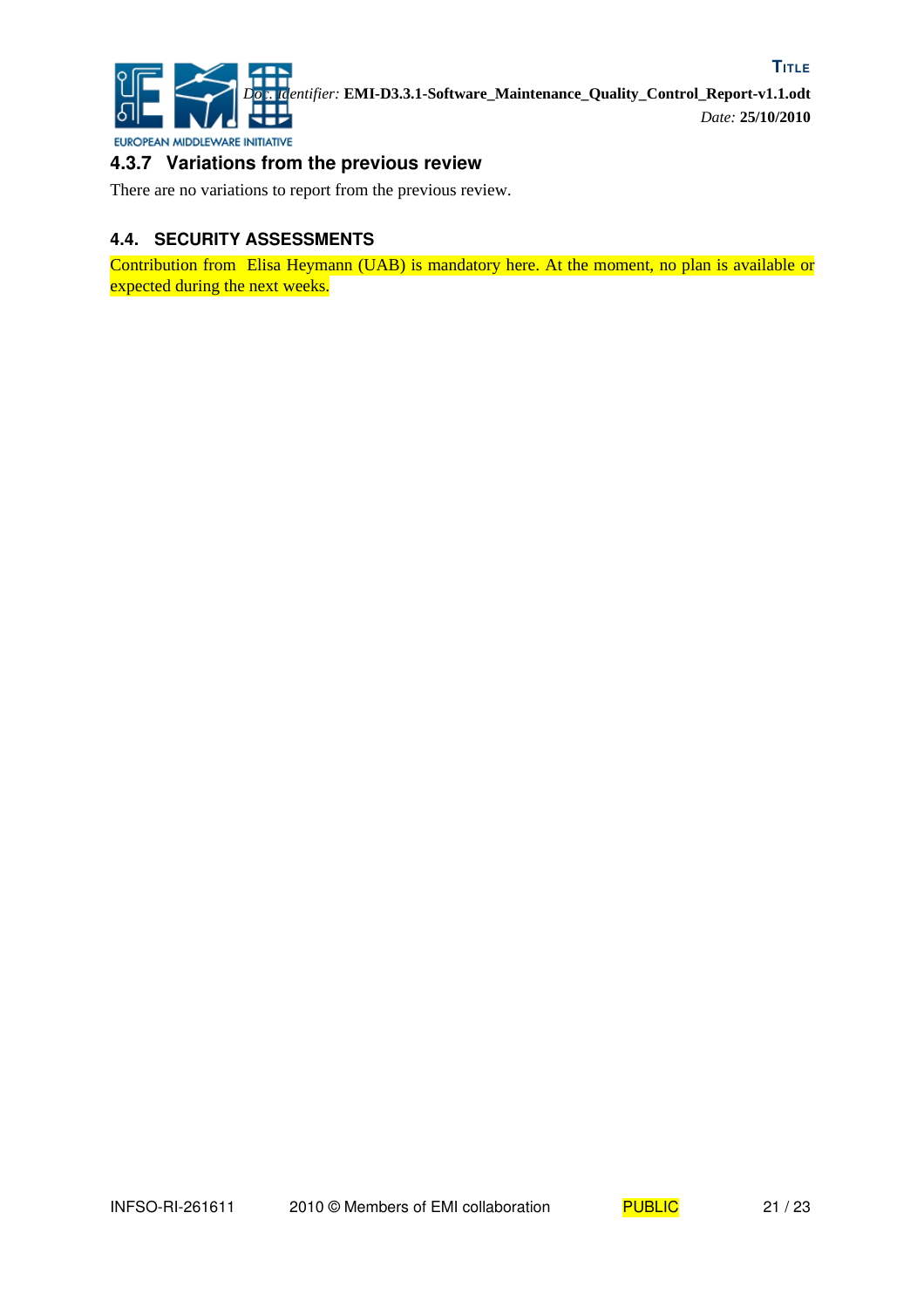

## **5. REGRESSION TEST**

The Quality Control activity for the SA1 is specifically concerned with monitoring work results for software maintenance and release activities to see whether they comply with the standards set out in the QA plan. In addition, the quality control should contain details on availability and execution of regression tests for the supported EMI components and various metrics on released components. As outlined in [\[R9\],](#page-5-12) regression tests are tests that are meant to verify specific bug fixes. A regression tests can be associated to a bug reported in the bug (defect) tracker. A Product Team should aim at providing regression tests whenever the bug fix can be automatically (i.e. with a script) verified. When regression tests are distinguished, their execution should be highlighted in [\[R12\].](#page-5-11) Regression tests should be performed always on a release candidate; exceptions can be done for the release of urgent bug fixes and special occasions agreed within the EMT.

## **5.1.1 General comments**

Although no regression tests have been performed yet, it might be asserted that the instructions on how to implement, execute and document new regression tests are well documented and the procedure looks consolidate. At the moment no causes that may lead to unacceptable results are envisaged, but it is strongly encouraged to better clarify how the details of the regression tests execution should be made available. The availability of a centralized place where to collect information from, would really facilitate the Quality Control work and reduce the possibility of errors. Also consider to extend the Software Verification and Validation Template [\[R13\]](#page-5-10) with the addition of a specific section where details on regression tests can be reported.